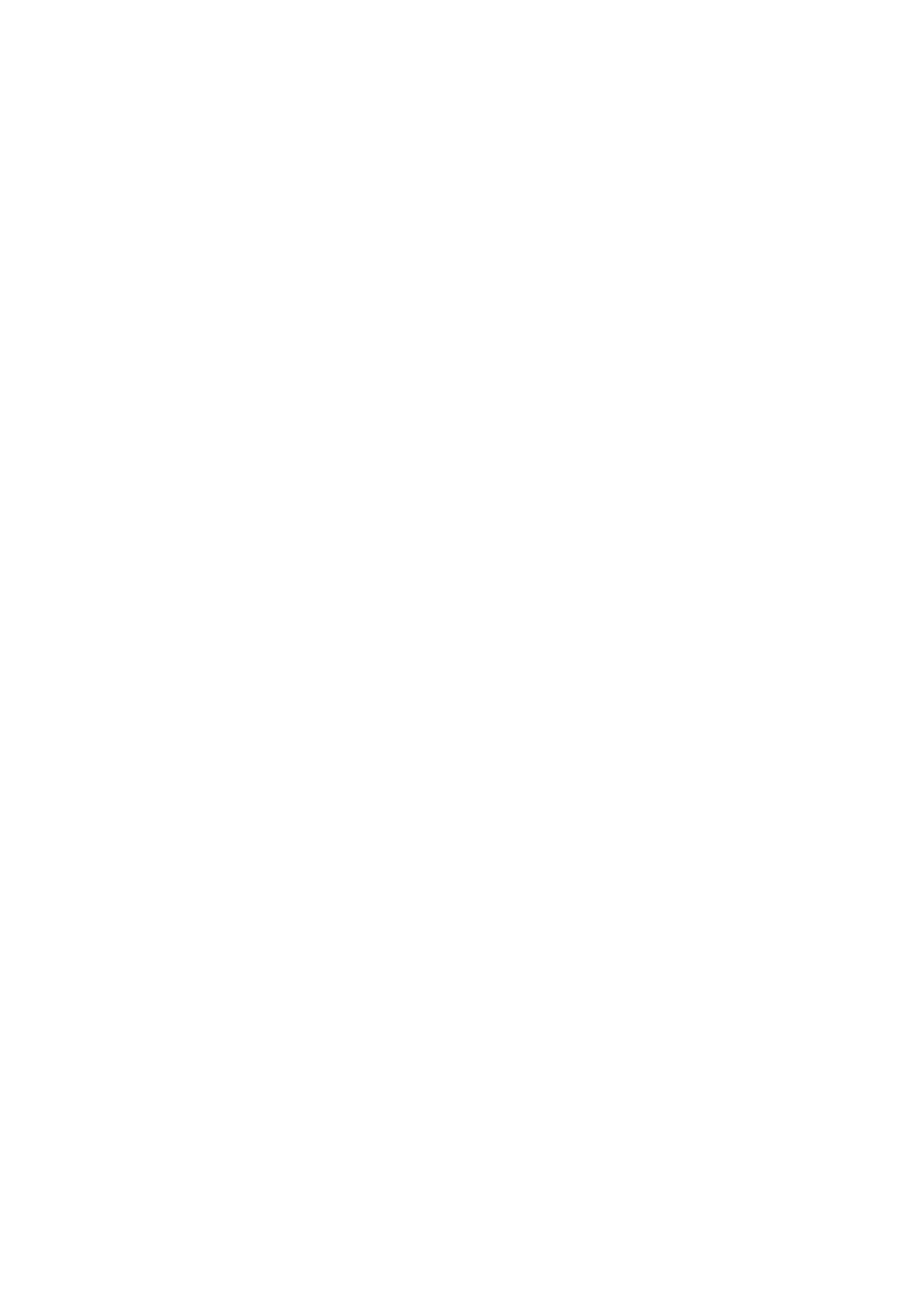#### PLAAS Working Paper 35: Systematic review of the literature on 'informal economy' and 'food security': South Africa, 2009–2014

The PLAAS *Working Paper Series* is designed to share work in progress. Please send any suggestions or comments to the author.

©Institute for Poverty, Land and Agrarian Studies, University of the Western Cape, July 2016 Partners: *The project is supported by: TheDST-NRF Centre of Excellence in Food Security, hosted by UWC and co-hosted by the University of Pretoria The African Centre for Cities and Labour and Enterprise Policy Research Group, University of Cape Town*

**Author:** Etai Even-Zahav and Candice Kelly etai@sustainabilityinstitute.net **Series Editor & Design:** Rebecca Pointer **Layout:** Rebecca Pointer

**Cite as:** Even-Zahav, E., and Kelly, C. 2016. Systematic review of the literature on 'informal economy' and 'food security': South Africa, 2009–2014, *Working Paper 35*. Cape Town: PLAAS, UWC and Centre of Excellence on Food Security.

| <b>African Centre for Cities</b><br>Environmental & Geographical Science Building<br>訓<br>University of Cape Town<br>Private Bag X3,<br>Rondebosch 7701<br><b>AFRICAN CENTRE FOR CITIES</b><br>Fax: +27 21 650 2032<br>Tel: +27 21 650 5903<br>Website: www.africancentreforcities.net<br>E-mail: maryam.waglay@uct.ac.za<br>Twitter: @UrbanAfricaACC | Labour and Enterprise Policy Research Group<br>city of Can<br>(LEP)<br>Institute of Development and Labour Law<br>Faculty of Law<br>University of Cape Town<br>Private Bag X3<br>Rondebosch 7701<br>Tel: $+27$ (0)21-6505634 Fax: $+27$ (0)21-6505660<br>Website: www.idll.uct.ac.za/idll/lep<br>Email: faldielah.khan@uct.ac.za                                                                |
|-------------------------------------------------------------------------------------------------------------------------------------------------------------------------------------------------------------------------------------------------------------------------------------------------------------------------------------------------------|-------------------------------------------------------------------------------------------------------------------------------------------------------------------------------------------------------------------------------------------------------------------------------------------------------------------------------------------------------------------------------------------------|
| Institute for Poverty, Land And Agrarian Studies<br>Faculty of Economic and Management Sciences<br>Add<br>University of the Western Cape<br>Private Bag X17<br>Bellville 7535<br>Tel: $+27-(0)21-9593733$ Fax: $+27(0)21-9593732$<br>Website: www.plaas.org.za Email: info@plaas.org.za<br>Twitter: @PLAASuwc<br>Facebook: www.facebook.com/PLAASuwc  | DST-NRF Centre of Excellence in Food Security<br>School of Government Building<br>University of the Western Cape<br><b>DST-NRF</b><br>Private Bag X17<br>Centre of<br><b>Excellence</b><br>Bellville 7535<br>in Food Security<br>Tel: +27 (0)21-9593817<br>Website: www.foodsecurity.ac.za Email: coeinfs@gmail.com<br>Twitter: @FoodSecurity ZA<br>Facebook: https://www.facebook.com/CoEinFS/ |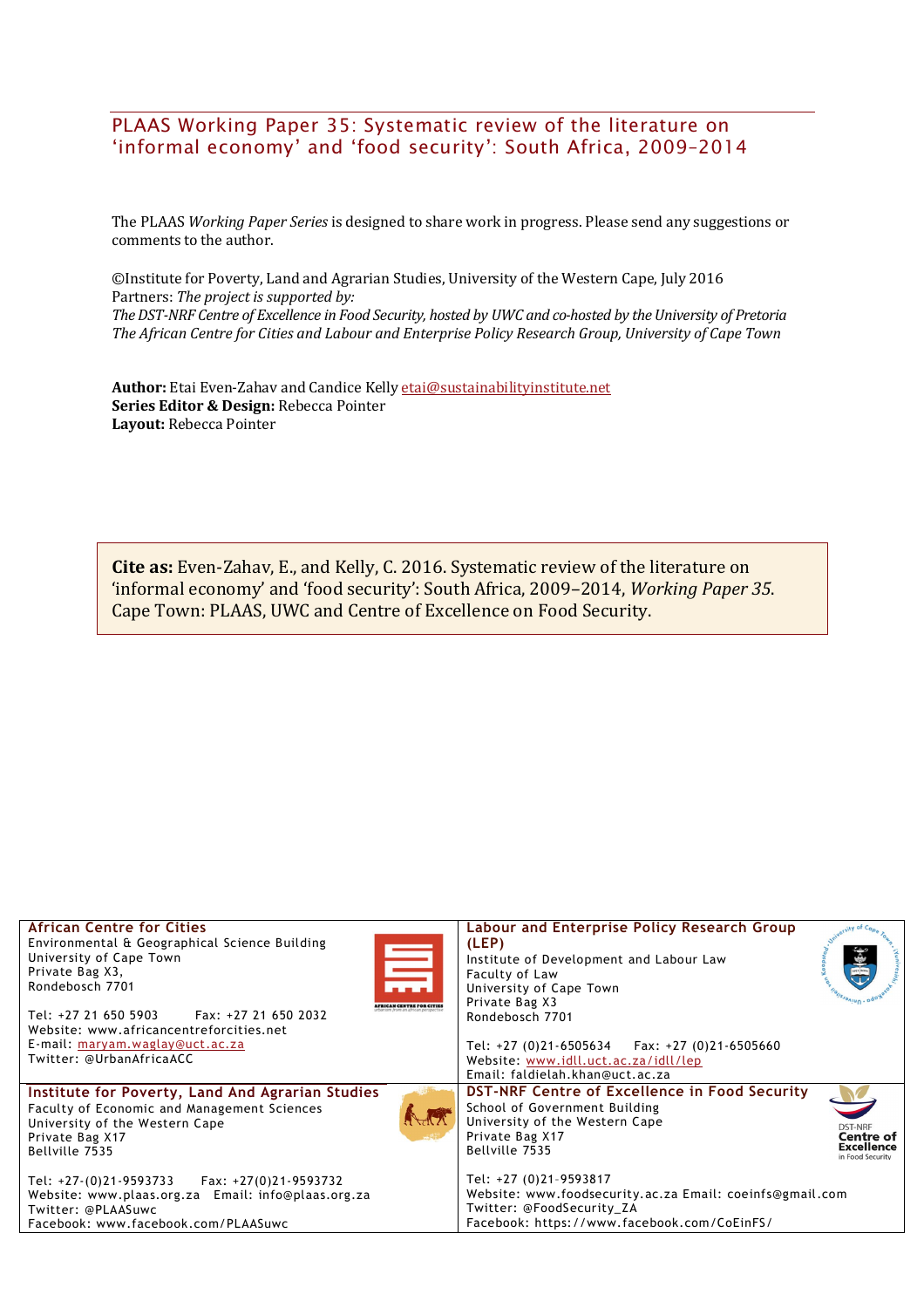### **ACKNOWLEDGEMENTS**

The financial assistance of the Africa Climate Change Adaptation Initiative (ACCAI), the Deutscher Akademischer Austausch Dienst and National Research Foundation (DAAD-NRF) towards this research are hereby acknowledged. Opinions expressed and conclusions arrived at are those of the author and are not necessarily to be attributed to ACCAI nor the DAAD-NRF. We would also like to acknowledge the support of the Sustainability Institute at Stellenbosch University.

I would like to recognise the IDRC funded project, the Hungry Cities Partnership and the DFID/ESRC funded project, the Consuming Urban Poverty project. Each provided additional funding to support this work.







### **ABSTRACT**

Despite the importance of the informal food economy in fulfilling the daily and weekly food needs of a large proportion of South Africa's low-income population, it appears little research exists on the exact nature of the relationship between the informal food economy and food security. This paper performed the first qualitative systematic review of research from South Africa that addresses both these aspects. The methods used in the review are described in detail, to increase the readers' ability to assess the reliability of subsequent findings and analysis. Findings confirmed the low level of research focus on the informal food economy (and food security), in particular the stages of the value chain beyond the farm gate and before the consumer. Food safety research is common, although applied narrowly and with mixed findings. The conceptualisation of nutrition research is encouragingly wide, encompassing both over- and under-nutrition, but does not seem to consider the broader urban informal context in which consumers are embedded. Lastly, the research approaches used are predominately quantitative, and the voices of those who survive within the informal food economy are largely absent.

Keywords: food security, informal economy, informal sector, systematic review, South Africa

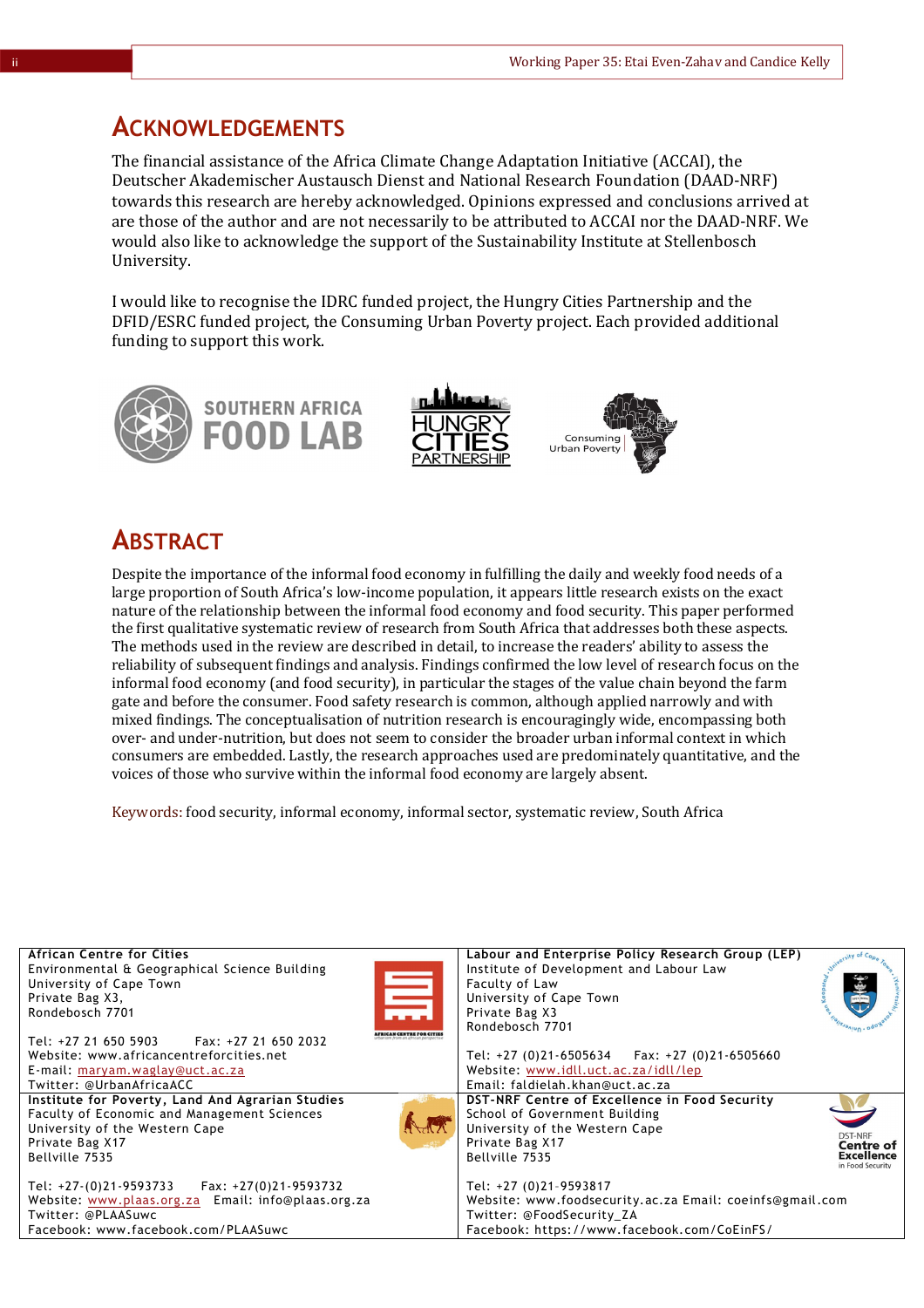## **ACRONYMS**

| <b>AFSUN</b>      | African Food Security Network                            |
|-------------------|----------------------------------------------------------|
| <b>BoP</b>        | Base of the Pyramid Innovation Centre                    |
| <b>ETD</b>        | e-theses and dissertations                               |
| <b>FSTA</b>       | Food Science and Technology Abstracts                    |
| <b>ICCO</b>       | Interchurch Organization for Development Cooperation     |
| <b>ISAP</b>       | Index to South African Periodicals                       |
| MA                | Master of Arts                                           |
| <b>MDev</b>       | <b>Master of Development Studies</b>                     |
| MSc               | <b>Master of Science</b>                                 |
| MNutr             | Master of Nutrition                                      |
| MPhil             | Master of Philosophy                                     |
| MTech             | Master of Technology                                     |
| <b>NWU</b>        | North-West University                                    |
| PhD               | Doctor of Philosophy                                     |
| SA                | South Africa                                             |
| <b>SNIP</b>       | Source Normalised Impact per Paper                       |
| SU                | Stellenbosch University                                  |
| <b>SUN Search</b> | Stellenbosch University Library and Information Service  |
| <b>UCT</b>        | <b>University of Cape Town</b>                           |
| <b>UNDESA</b>     | United Nations Department of Economic and Social Affairs |
| <b>UFS</b>        | University of the Free State                             |
| UJ                | University of Johannesburg                               |
| UL                | University of Limpopo                                    |
| <b>UKZN</b>       | University of KwaZulu-Natal                              |
| UP.               | University of Pretoria                                   |
| <b>UNISA</b>      | University of South Africa                               |
| <b>UWC</b>        | University of the Western Cape                           |
|                   |                                                          |

| <b>African Centre for Cities</b><br>Environmental & Geographical Science Building<br>University of Cape Town<br>Private Bag X3,<br>Rondebosch 7701<br><b>State</b><br>AFRICAN CENTRE FOR CITIES<br>Tel: +27 21 650 5903<br>Fax: +27 21 650 2032<br>Website: www.africancentreforcities.net<br>E-mail: maryam.waglay@uct.ac.za<br>Twitter: @UrbanAfricaACC | Labour and Enterprise Policy Research Group<br>(LEP)<br>Institute of Development and Labour Law<br><b>Faculty of Law</b><br>University of Cape Town<br>Private Bag X3<br>Rondebosch 7701<br>Tel: $+27$ (0)21-6505634 Fax: $+27$ (0)21-6505660<br>Website: www.idll.uct.ac.za/idll/lep |
|-----------------------------------------------------------------------------------------------------------------------------------------------------------------------------------------------------------------------------------------------------------------------------------------------------------------------------------------------------------|---------------------------------------------------------------------------------------------------------------------------------------------------------------------------------------------------------------------------------------------------------------------------------------|
|                                                                                                                                                                                                                                                                                                                                                           | Email: faldielah.khan@uct.ac.za                                                                                                                                                                                                                                                       |
| Institute for Poverty, Land And Agrarian Studies<br>Faculty of Economic and Management Sciences<br>University of the Western Cape<br>Private Bag X17<br>Bellville 7535                                                                                                                                                                                    | <b>DST-NRF Centre of Excellence in Food Security</b><br>School of Government Building<br>University of the Western Cape<br><b>DST-NRF</b><br>Private Bag X17<br><b>Centre of</b><br><b>Excellence</b><br>Bellville 7535<br>in Food Security                                           |
| Tel: $+27-(0)21-9593733$ Fax: $+27(0)21-9593732$<br>Website: www.plaas.org.za Email: info@plaas.org.za<br>Twitter: @PLAASuwc<br>Facebook: www.facebook.com/PLAASuwc                                                                                                                                                                                       | Tel: +27 (0)21-9593817<br>Website: www.foodsecurity.ac.za Email: coeinfs@gmail.com<br>Twitter: @FoodSecurity ZA<br>Facebook: https://www.facebook.com/CoEinFS/                                                                                                                        |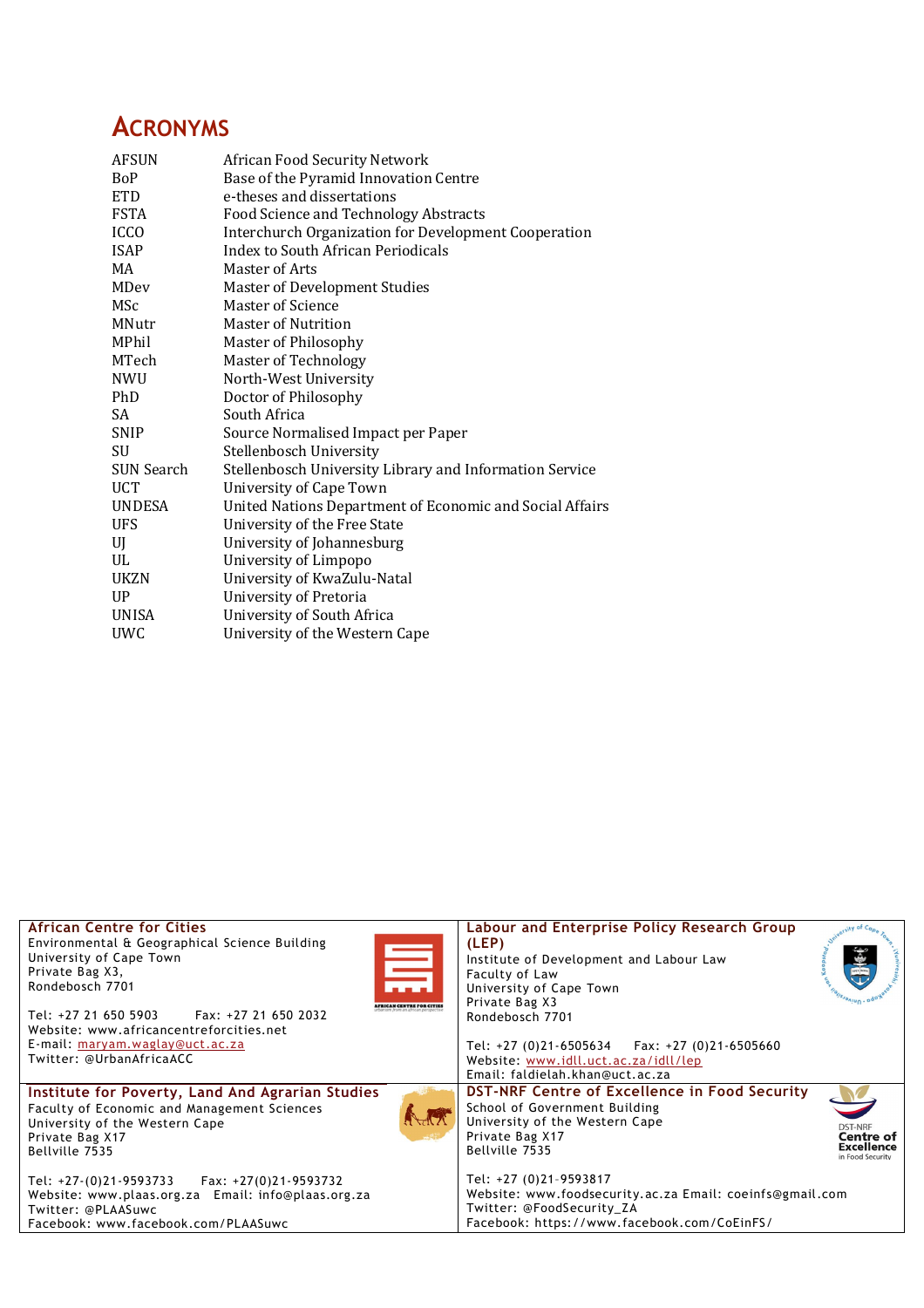## **TABLE OF CONTENTS**

|    | 3. DESCRIPTION OF THE RESULTS FROM CATEGORIES 1-5 5                     |  |  |  |
|----|-------------------------------------------------------------------------|--|--|--|
|    |                                                                         |  |  |  |
|    |                                                                         |  |  |  |
| 6. | REFLECTIONS ON THE INFORMAL ECONOMY AND FOOD SECURITY  13               |  |  |  |
|    |                                                                         |  |  |  |
|    |                                                                         |  |  |  |
|    |                                                                         |  |  |  |
|    | APPENDIX A: PAPERS FOCUSSED ON FOOD SAFETY ASPECTS OF INFORMAL FOOD  24 |  |  |  |

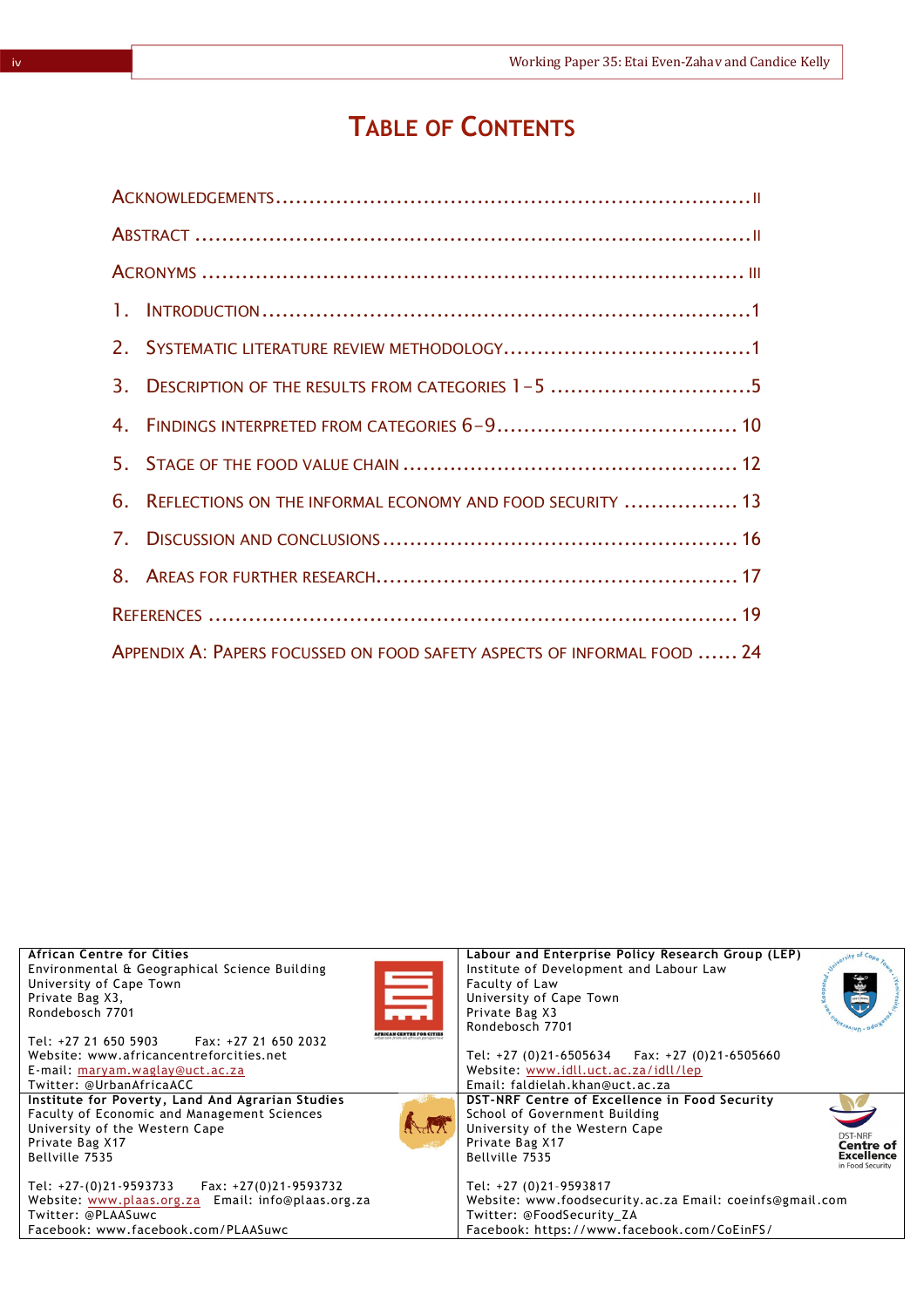## **1. INTRODUCTION**

Recent research has revealed a high prevalence of food insecurity among residents of low-income urban areas across South Africa (Naicker et al. 2015\* 1 ; Crush and Caesar 2014; Shisana et al. 2013\* ; Rudolph et al. 2012\* ; Battersby 2011; Frayne et al. 2009\* ; de Wet et al. 2008\*). Using a validated survey targeting poor neighbourhoods across three major South African cities (n=2612), Frayne et al. (2009\*) found that 70% of respondents were 'moderately' or 'severely' food insecure. While the correlation between poverty and food insecurity is firmly established, its increasingly urban manifestation remains novel (Crush&Frayne 2011a\*). With 64% of South Africa already urbanised, expected to reach 77% by 2050 (UNDESA 2014\*), this high prevalence of food insecurity is cause for immediate and future concern for food security and for socio-economic development.

From the little that is known about how the food insecure access food in South Africa's urban areas, it appears that, generally, bulk monthly food purchases are done at formal food retailers (primarily supermarkets), while weekly and daily needs are most likely satisfied via informal food retailers (including food markets, spaza shops, takeaways and street traders) (Crush&Frayne 2011b; Frayne et al*.* 2009\*). Despite this apparently high degree of reliance on the informal food economy for everyday food needs, very little research has been directed at understanding the intersections of this economy with food (in)security (Crush&Frayne 2011b). Furthermore, the research that does exist is fragmented and the substantial dietary contributions of this economy (for better or worse) to millions of South Africans (see Steyn&Labadarios 2011; Steyn et al*.* 2011; Feely et al*.* 2009) is not matched by research attention.

This paper thus describes the first attempt to systematically review existing literature about or from South Africa that links the informal economy to food security. The aim is to provide a baseline understanding of the current state of knowledge about these links and guide future research endeavours. After carefully explaining how we applied a systematic literature review methodology in a qualitative manner, and the limitations thereof, we proceed to describe the results obtained. Results are presented first via a broad overview that describes the body of literature that exists. Next, we highlight some of the key themes we have interpreted from the review, especially in terms of what is said about the links between the informal food economy and food security. Finally, we indicate what the implications of these findings are for future research in this area.

## **2. SYSTEMATIC LITERATURE REVIEW METHODOLOGY**

### **Overview of the methodology**

l

A systematic review seeks to identify, appraise and synthesise all the available literature on a given topic, in this case, in the social sciences (Petticrew&Roberts 2008\*). Although better developed in fields such as evidence-based medicine, the application of systematic review techniques in the social sciences is gaining increasing research interest (Petticrew&Roberts 2008\*). A key benefit of this methodology lies in making visible the usually hidden process of data collection and analysis so that researcher bias can be limited and also directly evaluated by the reader on its merit (Candel 2014\* ; Petticrew&Roberts 2008\*). Thus, drawing on Petticrew and Roberts (2008\*), a systematic review was undertaken to analyse, then thematically synthesise highly fragmented bodies of literature pertaining to the various connections between informal economic activities and food security 'outcomes'. The aim was to find all available literature on the topic using relevant electronic databases, following a clear step-by-step approach, stating each choice made in the process.

 $^1$  Note: references sourced outside of the results of this systematic review are marked with an asterisk (\*).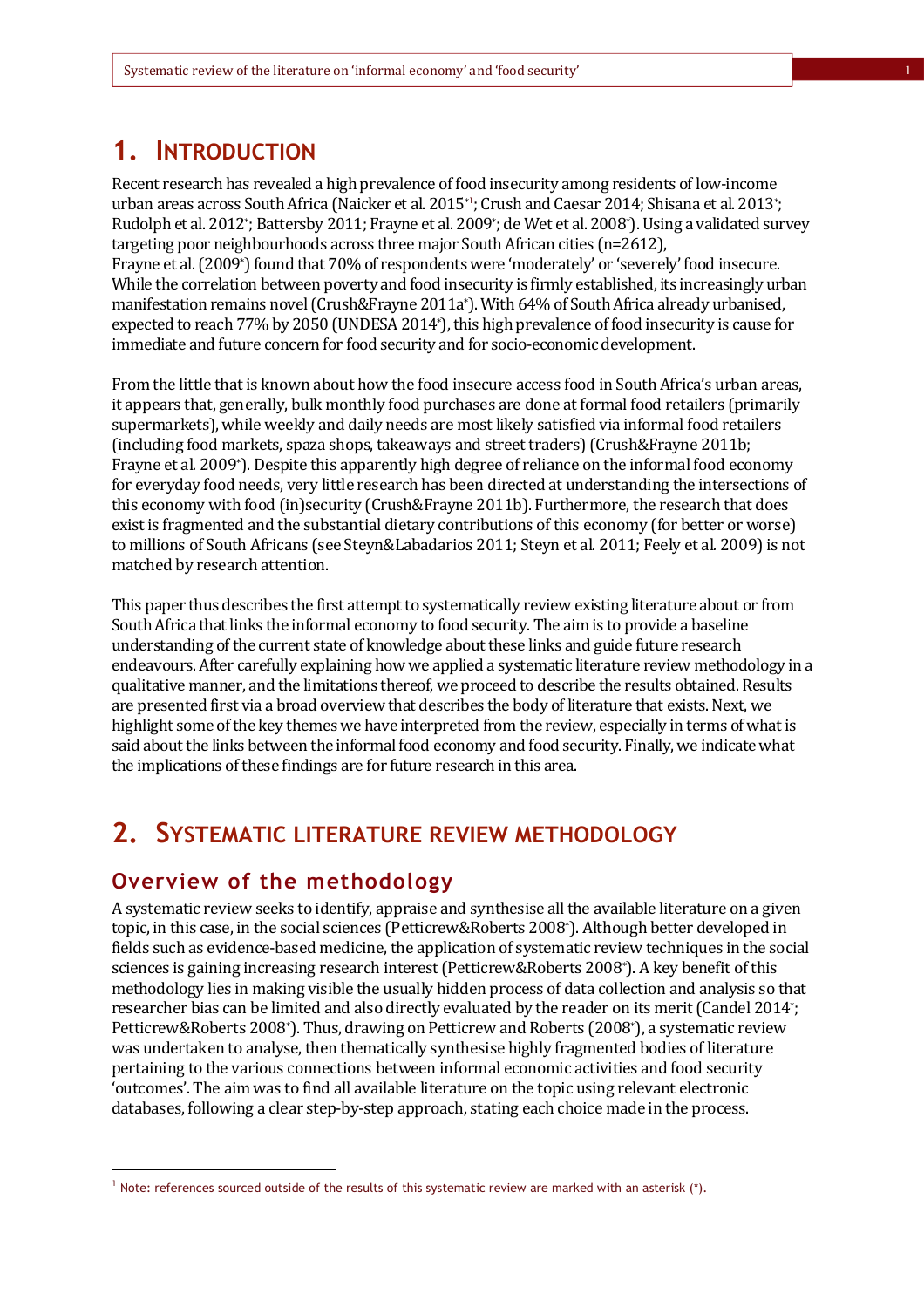The systematic review methodology used is a fairly novel application in the social sciences and does not conform to the more common quantitative applications. Typically, systematic reviews are used as the gold standard in evidence-based medicine, statistically pooling and synthesising vast numbers of primary clinical trials to determine the best intervention for a given condition (for such an approach see Gough et al*.* 2012\* ; Littell et al*.* 2008\*). For our research, a quantitative assessment alone would be imprudent, if not impossible. The 'informal economy' and 'food security' are complex theoretical constructs rather than distinct symptoms or interventions, with an absence of empirical data (the informal economy for instance is notoriously difficult to measure accurately<sup>2</sup> and a great deal of debate exists on how to measure food security3). Accordingly, we adopted a more conceptual and heuristic<sup>4</sup> approach to assembling all the available research (primary and secondary, qualitative and quantitative) on the topic. The findings are then presented quantitatively and qualitatively according to themes (see Thomas&Harden 2008\*). In other words, unlike quantitative systematic reviews, our approach used broad inclusion criteria that are *topic-* rather than *methodologically-*centric and all research designs and methodologies were eligible for inclusion.

#### **Data collection steps**

This section offers an overview of the tools and methods used to gather as much of the research on the topic as possible. Prior to the systematic review process, a more traditional 'narrative' literature review (see Green et al*.* 2006\*), commissioned by the Africa Centre Food Lab Project, on "*Exploring issues around food security in informal urban communities*" in the global South and South Africa was conducted (Methvin 2015\* ; Even-Zahav 2014 unpublished\*). The insights from this work offered sufficient orientation with the various literatures on the subject in the South African context to initiate this review.

In the first step, we developed keywords and synonyms drawing on the previous literature review. Following the 'building blocks' search technique (PubMed 2013a\*), these terms were tabled, starting with very broad terms, namely 'food' and 'informal', before moving to more specialised terms, i.e. 'food security' and 'informal economy' (see *Table 1* for a complete list of keywords, synonyms and the order in which they were searched). In consultation with a faculty librarian of Economics and Management Sciences at Stellenbosch University (Strydom to Even-Zahav 2014\*) and Mouton's (2001\*) research guide for South African masters' and doctoral researchers, three domestic and three international electronic databases were selected to cover as much of the literature as possible. To capture literature produced in South Africa, we searched Sabinet Reference (Journal Articles) and the Stellenbosch University search engine, SUN Search, which comprises a collection of ten key domestic and international databases.<sup>5</sup> To further cover domestic theses and dissertations, the South African National ETD (e-theses and dissertations) Portal was also selected. We chose two of the larger and more sophisticated international databases, Scopus and EBSCOhost, to scan the broader literature and enable more specific searches than the domestic databases permitted. Finally, Google Scholar was chosen because of its large size, in an effort to capture more results.

 $\overline{a}$ 

 $2$  See Ligthelm (2006\*).

 $3$  See Coates (2013\*) and Barrett (2010\*).

<sup>&</sup>lt;sup>4</sup> Given the paucity of data, the broad range of disciplinary approaches and the absence of methodologies developed to study the intersection of food security and the informal economy, a 'heuristic' approach to categorising the literature was adopted. In other words, instead of superficially imposing cohesive but ill-fitting theoretical and methodological frameworks, a more exploratory and spontaneously adaptive approach was called for (see Maxwell 2012\*).

<sup>5</sup> SUN search included the following databases at the time of search: Academic OneFile; ArchiveGrid; ArticleFirst; Electronic Books; ERIC; JSTOR Current Scholarship Journals; Literature Resource Center; MEDLINE; OECD iLibrary; SA ePublications Journal Collection; ScienceDirect; WorldCat.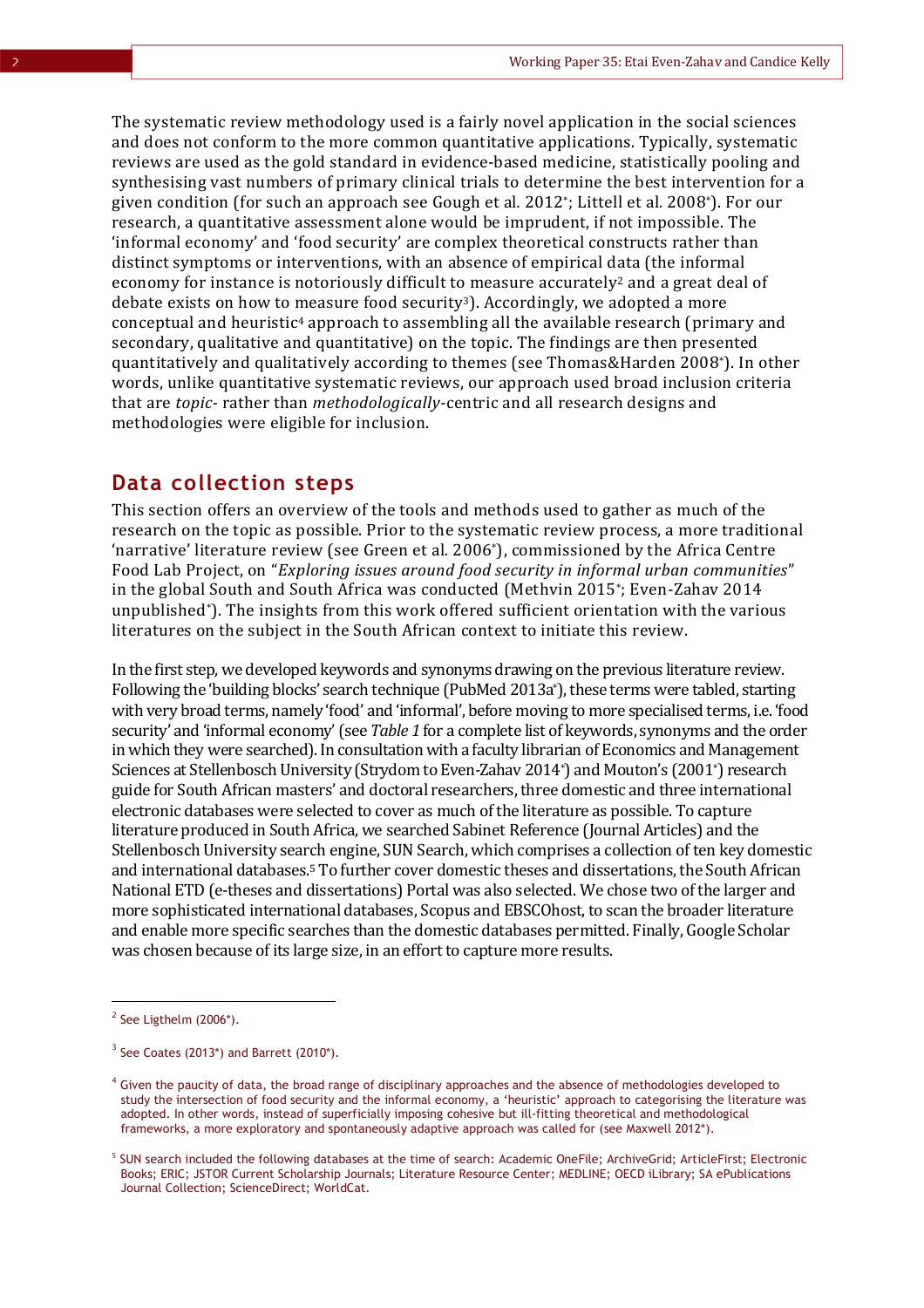The second stage involved the Boolean search (PubMed 2013b\*), based on the building blocks table, to identify the level of detail that best balanced quantity of results with topic relevance. The use of multiple databases of varying sizes and levels of sophistication demanded an adaptive approach to this review. Thus, keywords and synonyms in *Table 1* were adjusted for each database in order to strike a balance between quantity and relevance of results (see *Table 2* for Boolean phrases used in each database as well as a breakdown of results by database). This stage was conducted between 24 and 31 October 2014 and yielded 558 results across all databases. Lists of all results were saved in MS Word and Excel.

The third step manually applied the first three technical inclusion and exclusion criteria (see *Table 3*), which some databases failed to eliminate, by looking through the records of the results as they appeared on the various databases. Here, the following were eliminated: duplicates, older material (pre-2009) and research not conducted on South Africa. This significantly reduced the results to 177.

The fourth step applied the primary keywords and their synonyms (see *Table 1*) to the titles and abstracts (as well as introductions and conclusions where some relevance was suspected) of the results following the first three steps. Results that were plainly irrelevant were eliminated<sup>6</sup> while those that suggested any relevance were maintained; 105 papers remained following this stage.

The fifth and final stage involved reading all remaining papers to establish ultimate relevance, usually the introduction and conclusion, and a scan of the document. During this stage, a further 13 papers were removed from the final database (see *Appendix 1* for a list of these). The inclusion criteria captured many papers conducted in informal settlements, as opposed to focussing specifically on the informal food economy. However, given the dominance of this economy in informal settlements (see Steyn and Labadarios 2011; Crush and Frayne 2011b; Feely et al*.* 2009,) these papers were retained. In the case of relevance (n=92), the full text of the papers was read and synthesised into dominant and emergent themes.

| <b>Search Terms</b> |           | <b>AND</b>    |                  |                        |  |
|---------------------|-----------|---------------|------------------|------------------------|--|
| Primary             |           | Food          | Informal         | South Africa           |  |
| Secondary           | $\propto$ | Food Security | Informal Economy | Cape Town <sup>7</sup> |  |
| <b>Tertiary</b>     |           | Food Access   | Informal Sector  |                        |  |
| Quaternary          |           | Food System   | Informal Market  |                        |  |

#### Table 1: Search terms and synonyms

 $\overline{a}$ 

The complete Boolean phrase was as follows: (Food OR Food Security OR Food Access OR Food System) AND (Informal OR Informal Economy OR Informal Sector OR Informal Market) AND (South Africa OR Cape Town). This approach did not always work in every database due to formatting and other restrictions and needed to be adjusted and simplified (see *Table 2*).

<sup>6</sup> e.g. Wyma, R. 2012. *Birds of the riparian corridors of Potchefstroom, South Africa*. Masters' thesis. North West University.

 $^7$  This search term was used as an 'AND' category only for Google Scholar given that, unlike the other academic search engines, it scans each item's full-text. This resulted in an unmanageable number of results, most of which were clearly irrelevant based on initial inspection. Thus, 'Cape Town' was used as an admittedly biased but necessary means to limit the results and obtain more relevant ones. Considering that in only a small portion (n=6) of the final results (n=92) were obtained from Google Scholar, this was not deemed a major bias concern.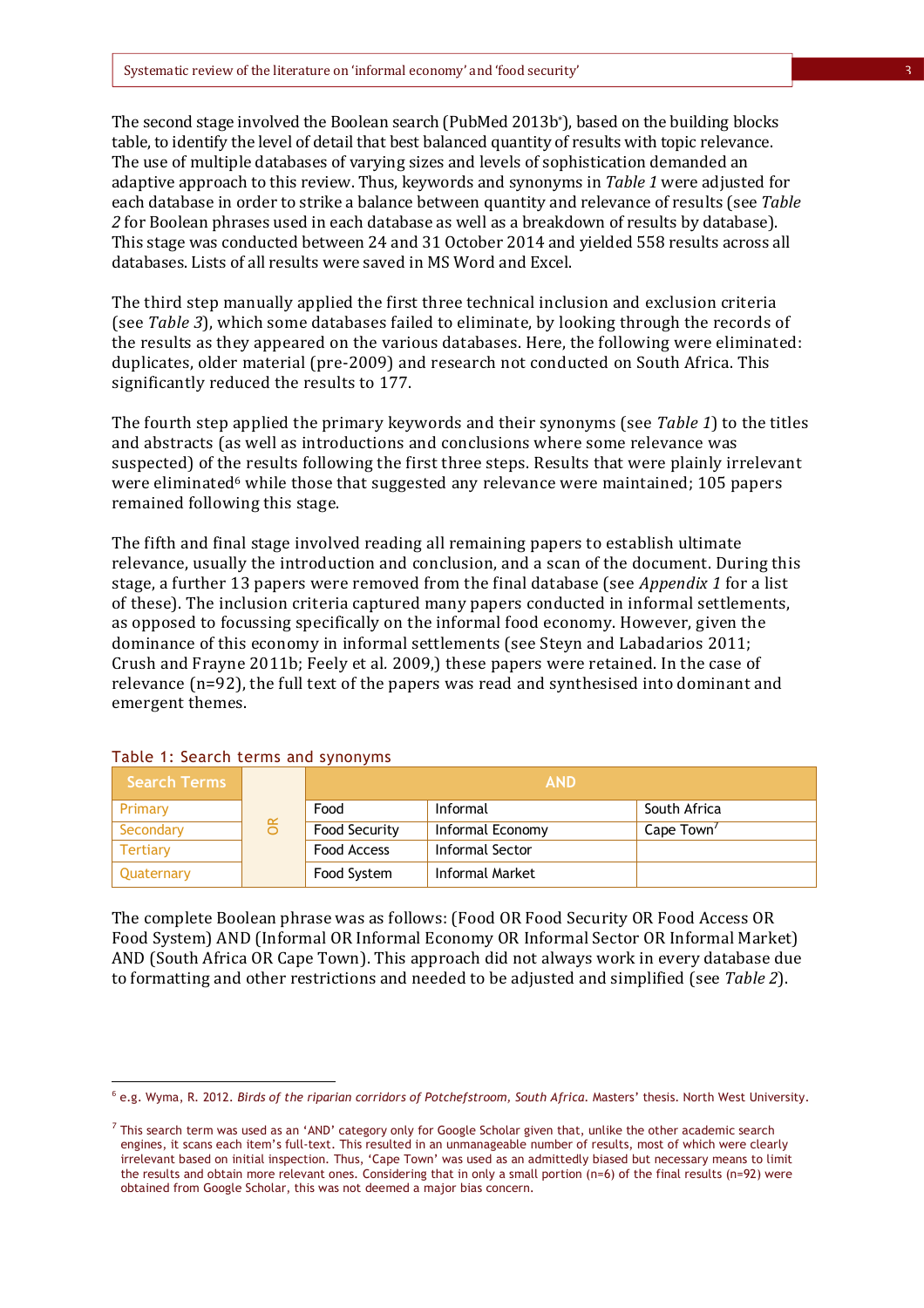| <b>Academic Search Engine</b>                                                                                                                                                             | Search<br>Date | <b>Boolean/Phrase</b>                                                                                                                                      | Limiters                                | <b>Results</b> |
|-------------------------------------------------------------------------------------------------------------------------------------------------------------------------------------------|----------------|------------------------------------------------------------------------------------------------------------------------------------------------------------|-----------------------------------------|----------------|
| <b>EBSCOhost (incl. Academic Search Premier;</b><br>Africa-Wide Information; Business Source<br>Premier; CAB Abstracts; Econlit; FSTA;<br>GreenFile; MasterFile Premier; MEDLINE)         | 24/10/2014     | (food security) AND (informal)<br>AND (south africa)                                                                                                       | Date: 2009                              | 99             |
| Google Scholar                                                                                                                                                                            | 24/10/2014     | "food security" AND "informal<br>trade" AND "Cape Town"                                                                                                    | Date: 2009                              | 89             |
| South African National ETD Portal                                                                                                                                                         |                | 27/10/2014 food AND informal                                                                                                                               | None                                    | 110            |
| Sabinet Reference (new platform: Journal<br>articles incl. SA & African Electronic Journals<br>(SA ePublications); African Journal Archive;<br>Index to South African Periodicals (ISAP)) |                | ("informal" AND (economy OR<br>sector OR market)) AND ("South<br>28/10/2014 Africa" OR "Cape Town") AND<br>("food" AND (security OR access)<br>OR system)) | Title: Urban                            | 86             |
| <b>Scopus</b>                                                                                                                                                                             | 29/10/2014     | (TITLE-ABS-KEY ("Food") AND<br>TITLE-ABS-KEY ("Informal*")) AND<br>PUBYEAR>2008 AND (LIMIT-TO<br>(AFFILCOUNTRY, "South Africa"))                           | Date: 2009;<br>Country:<br>South Africa | 57             |
| <b>SUN Search</b>                                                                                                                                                                         | 31/10/2014     | food AND informal AND South<br>Africa                                                                                                                      | Date: 2009                              | 117            |
| <b>TOTAL</b>                                                                                                                                                                              |                |                                                                                                                                                            |                                         | 558            |

#### Table 2: Results breakdown per electronic databases searched

### **Data Analysis**

l

Once all inclusion and exclusion criteria had been applied, a final database was created  $(n=92)$  in Excel containing summarised information of the readings. Various categories were selected about which to capture information from the papers. If one consults the list below, one can see that Categories 1–5 are more quantitative, involving little subjective interpretation. Categories 6-9, however, are more conceptual and were based on insights gleaned from the initial literature review (Methvin 2015\* ; Even-Zahav 2014 unpublished\*). The remaining categories (10 and 11) entailed qualitative assessment of the quality of the items and their key findings.

|                          | Included if:                                                                                               | <b>Excluded if:</b>                                                                                                                                                                                                                              |
|--------------------------|------------------------------------------------------------------------------------------------------------|--------------------------------------------------------------------------------------------------------------------------------------------------------------------------------------------------------------------------------------------------|
| Language                 | English                                                                                                    | Not English                                                                                                                                                                                                                                      |
| Research conducted on    | South Africa                                                                                               | Not South Africa                                                                                                                                                                                                                                 |
| <b>Published between</b> | 1 January 2009-31 October 2014 <sup>8</sup>                                                                | Preceding 2009                                                                                                                                                                                                                                   |
| <b>Topic criteria</b>    | Food (and/or synonyms) AND Informal<br>(and/or synonyms) in Title, Abstract,<br>Introduction or Conclusion | Does not meet the topic criteria<br>listed alongside                                                                                                                                                                                             |
| Further topic criteria   |                                                                                                            | Scan of paper reveals NO connection<br>to: some aspect of food security or<br>similar concept (e.g. dietary<br>diversity) AND informality (either as<br>settlement pattern or socio-economic<br>status) OR similar concept (e.g.<br>marginality) |

#### Table 3: Inclusion and exclusion criteria

**1.** Basic 'biographical' information: authors, year, title, document type, publication name, institutional affiliation of main author, database source, subject areas of journal (if applicable), subject area of the paper

 $8$  Note that research preceding 2009 that appeared to be of relevance was noted and later referred to for insights, and while not appearing in this paper, will be expanded on in future work.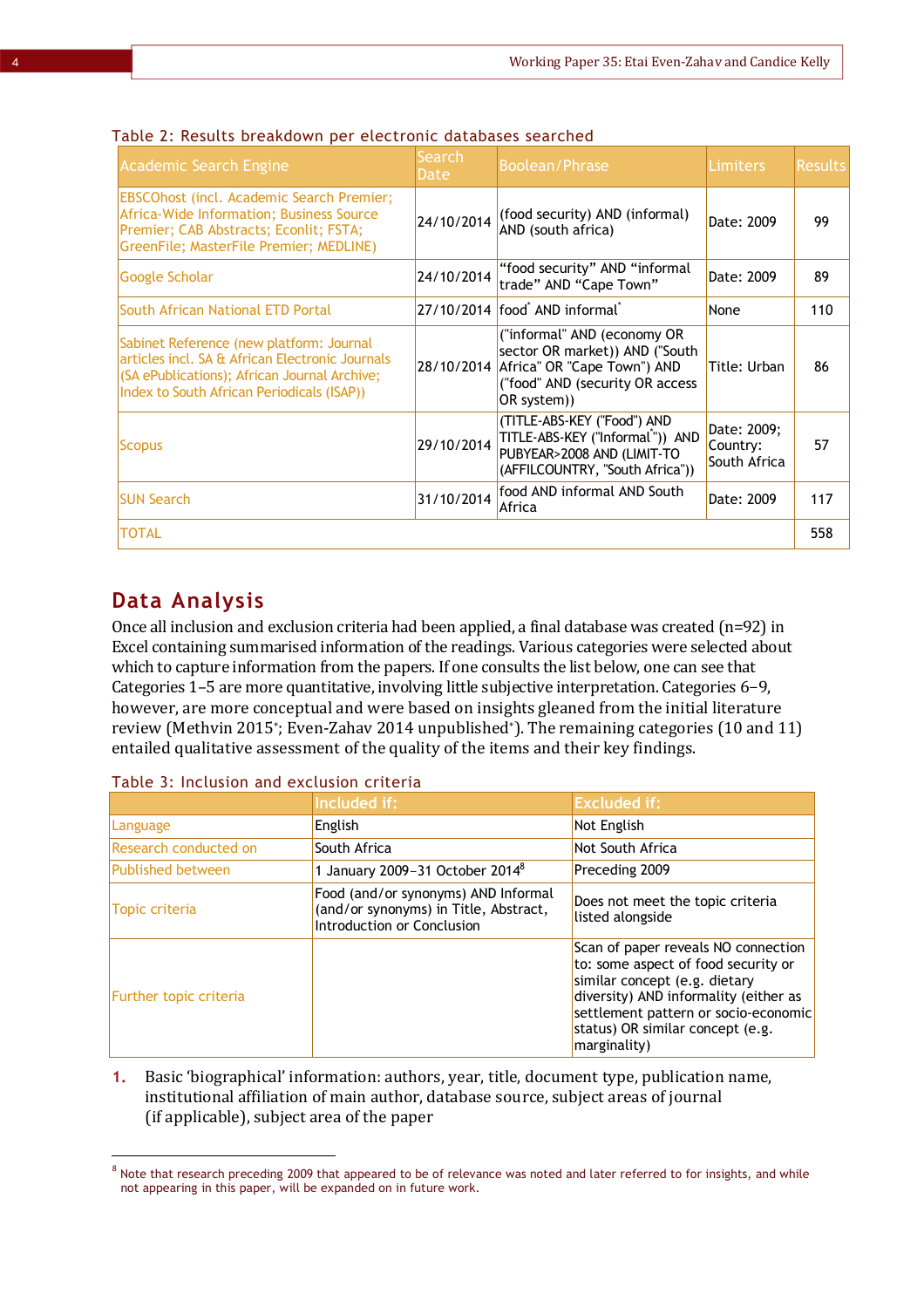- **2.** Geographical location/s of the study: suburb, city/town, metro/district municipality, province
- **3.** Relevance: Legislation/Policy/ Programme.
- **4.** Geographic scale (global, national, provincial, regional, city-scale, one settlement/area within a city)
- **5.** Unit of analysis and sample size: e.g. number of participants/households included in the study, or dataset used
- **6.** Design and methodology: quantitative/qualitative/mixed methods; surveys/interviews/ experiments/observation/literature review/anthropometric measures etc.
- **7.** Settlement pattern: urban/peri-urban/rural; formal/informal (we based this on selfreported patterns in the papers or else our heuristic interpretation – sometimes using observations of density of built environment on Google Earth website)
- **8.** Food security pillar: i.e. availability, access, utilisation (utilisation was further broken down into food safety, nutrition and/or social value (see Ingram 2011\*)).
- **9.** Food value chain stage: i.e. inputs, production, processing, distribution, retail, consumption, waste (and various combinations thereof)
- **10.** Comment: heuristic evaluation of each research's quality; i.e. validity, reliability.
- **11.** Findings of the study: noted were those findings relevant to our study (i.e. related to informal economy and food security)

The next section presents a description of the results from categories 1-5.

## **3. DESCRIPTION OF THE RESULTS FROM CATEGORIES 1-5**

### **Types of publications**

The results contained a balance of academic literature (n=53) and grey literature (n=39). In the academic literature, only one book chapter was captured and the rest were peer-reviewed journal articles. The grey literature was dominated by Masters' and PhD theses (n=34), with the remainder (n=5) a mix of conference papers, corporate reports and newsletters. The omission of popular literature was deliberate and a consequence of the electronic databases chosen, not an indication of a lack thereof. The inclusion of the theses introduced both advantages and disadvantages; offering a great deal of disciplinary diversity and interesting angles on the topic but a myriad of research 'quality' issues. Overall, however, the grey literature greatly enriched the scope of this review.

#### **Prominent authors**

Many authors had two articles in the database, so *Table 4* below lists only those authors who had three or more publications<sup>9</sup>. Oldewage-Theron was the most prolific author in this review (n=5). The most significant finding was the focus on public health nutrition and food safety issues, respectively, among all these authors.

#### **Prominent journals**

 $\overline{a}$ 

The journals that featured most strongly in the database were: *South African Journal of Clinical Nutrition; Development Southern Africa; African Journal of Agricultural Research; Agrekon* and *Health SA Gesondheid. Table 5* below provides a summary of information about each of these journals. The most common peer-reviewed publishing destination was South Africa with one

<sup>&</sup>lt;sup>9</sup> Note that the counting included authors irrespective of their placement in the list of authors. For instance, Labadarios is only the lead author of one paper in the review, but has co-authored two further publications with Steyn 2011 and Steyn and Nel, respectively.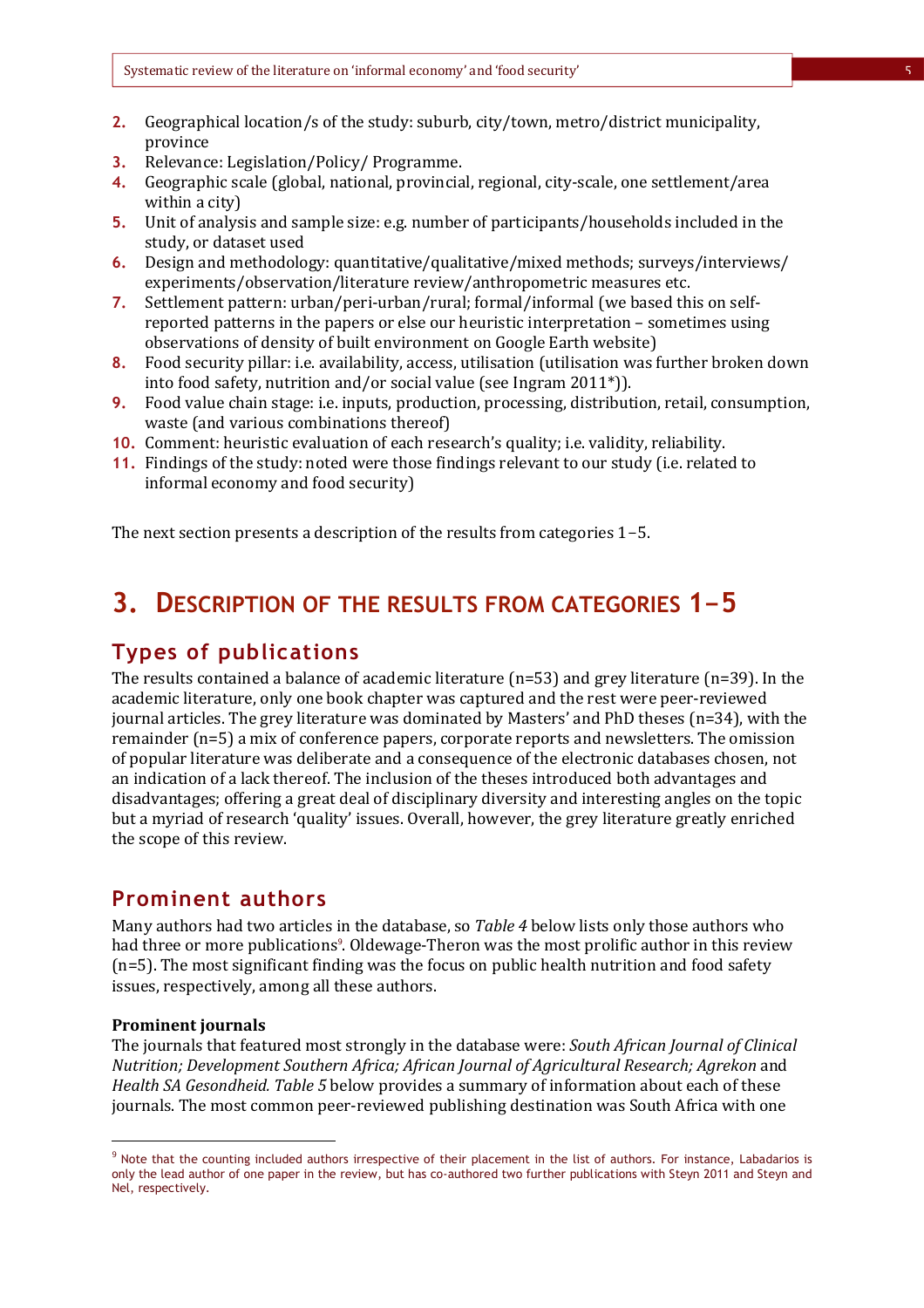other African journal from Nigeria. Two of the journals focus on public health (nutrition), two on agriculture (production), and one on development.

Comparison of journal impact factors between disciplines is normally difficult due to differing citation patterns between disciplines. Scopus has created a useful impact factor measure to try and deal with this, called the Source Normalised Impact per Paper (SNIP) (Stellenbosch University Library and Information Services, n.d.). This measure attempts to control for differences between subject fields, like the total number of citations in the field, how often authors in that field cite other papers and the extent to which the database that underlies the calculations covers that field (Stellenbosch University Library and Information Services, n.d.). It measures the total citations a journal receives in relation to the total citations in that field. Although Scopus did not contain any information for the *African Journal of Agricultural Research*, the graph in *Figure 1* shows that *Development Southern Africa* has a consistently high SNIP, while *Agrekon*'s impact seems to vary from year to year. *Health SA Gesondheid* seems to be steadily increasing off a low base. The *South African Journal of Clinical Nutrition*, while a popular destination for authors in our database, has had a fairly low SNIP in the past.

| Author                                | No. of                  | <b>Journals</b>                                                                                                                                                                                                 | <b>Article</b>                                              | University affiliation (from                                                                                                                                                                                                 |
|---------------------------------------|-------------------------|-----------------------------------------------------------------------------------------------------------------------------------------------------------------------------------------------------------------|-------------------------------------------------------------|------------------------------------------------------------------------------------------------------------------------------------------------------------------------------------------------------------------------------|
|                                       | Papers                  |                                                                                                                                                                                                                 | subjects                                                    | a Google search)                                                                                                                                                                                                             |
| Oldewage-<br>Theron,<br>Wilhelmina H. | 5                       | Health SA Gesondheid<br>(2010; 2010; 2009);<br>Nutrition (2011); South<br>African Journal of Clinical<br>Nutrition (2011)                                                                                       | Nutrition (4);<br>Development<br><b>Studies</b>             | 2014-current: Professor of Nutrition,<br>Department of Nutritional Sciences,<br>Texas Tech University, USA; 2010-2014:<br>Professor and Director: Centre of<br>Sustainable Livelihoods, Vaal University<br>of Technology, SA |
| Napier, C. E.                         | 4                       | Health SA Gesondheid<br>(2010; 2009); South<br>African Journal of Child<br>Health (2014); South<br>African Journal of Clinical<br>Nutrition (2011)                                                              | Nutrition (many<br>co-authored<br>with Oldewage-<br>Theron) | Associate Professor: Department of<br>Food and Nutrition Consumer Sciences,<br>Durban University of Technology, SA                                                                                                           |
| Lues, J.F.R.                          | $\overline{\mathbf{4}}$ | Journal of Public Health<br>Policy (2012); African<br>Journal of Microbiology<br>Research (2011); British<br>Food Journal (2009);<br>International Journal of<br><b>Environmental Health</b><br>Research (2009) | Pharmacology/<br>Toxicology (1);<br>Public Health (3)       | Professor: Department of Life Science,<br>Central University of Technology, Free<br>State, SA                                                                                                                                |
| Agenbag, M.H.A.                       | 3                       | Journal of Public Health<br>Policy (2012); British Food<br>Journal (2009);<br>International Journal of<br><b>Environmental Health</b><br>Research (2009)                                                        | <b>Public Health</b><br>(many co-<br>authored with<br>Lues) | Environmental Health Programme,<br>Central University of Technology, Free<br>State, SA                                                                                                                                       |
| Steyn, N. P.                          | 3                       | Nutrition Journal (2011);<br><b>Ethnicity and Disease</b><br>(2011);<br>Nutrition Journal (2011)                                                                                                                | Nutrition                                                   | Centre for the Study of Social and<br>Environmental Determinants of Nutrition,<br>Knowledge Systems: HSRC, SA                                                                                                                |
| Drimie, S.                            | 3                       | BMC Public Health (2013);<br>Health and Place (2010);<br>Agrekon (2009)                                                                                                                                         | Public Health<br>(Nutrition)                                | Interdisciplinary Health Sciences,<br>Faculty of Medicine and Health<br>Sciences, University of Stellenbosch, SA                                                                                                             |
| Labadarios, D.                        | 3                       | Nutrition Journal (2011<br>and 2011); Ethnicity and<br>Disease (2011)                                                                                                                                           | Nutrition (many<br>co-authored<br>with Steyn)               | Centre for the Study of Social and<br><b>Environmental Determinants of</b><br>Nutrition, Knowledge Systems: Human<br>Sciences Research Council, Cape Town,<br>SA                                                             |

#### Table 4: Most prominent authors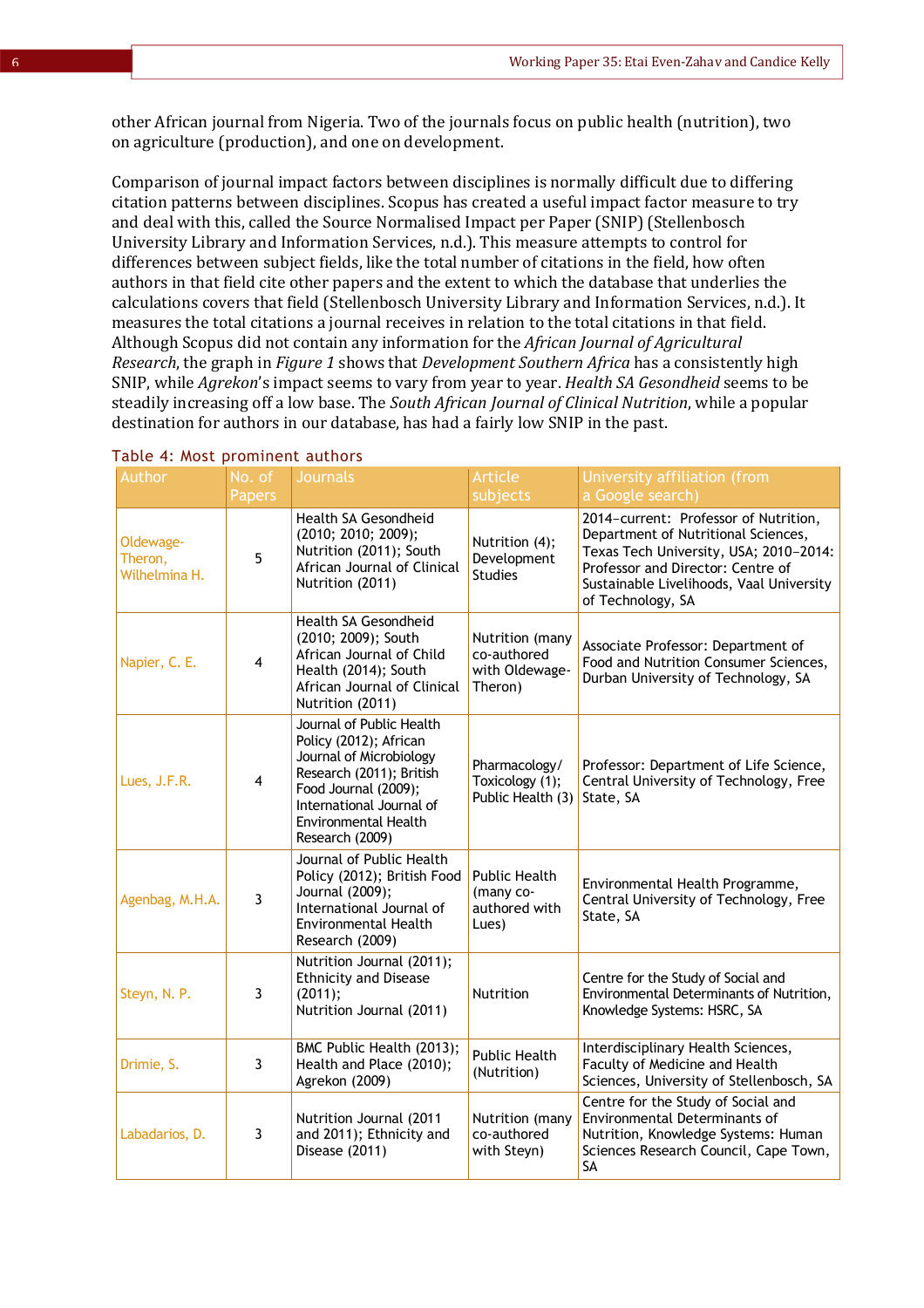| Table 5: Top five journals from the database |
|----------------------------------------------|
|----------------------------------------------|

| Journal                                                                                       | No. of   | Place of     | <b>Publishing</b> | Restricted/        | Focus of Journal (sourced from their own website)                                                                                                                                                                                                                                                                                                                                                                                                               |
|-----------------------------------------------------------------------------------------------|----------|--------------|-------------------|--------------------|-----------------------------------------------------------------------------------------------------------------------------------------------------------------------------------------------------------------------------------------------------------------------------------------------------------------------------------------------------------------------------------------------------------------------------------------------------------------|
|                                                                                               | articles | Publication  | Frequency         | Open               |                                                                                                                                                                                                                                                                                                                                                                                                                                                                 |
|                                                                                               |          |              |                   | <b>Access</b>      |                                                                                                                                                                                                                                                                                                                                                                                                                                                                 |
| South African<br>Journal of Clinical<br><b>Nutrition</b>                                      | 4        | South Africa | 4 issues p.a.     | <b>Open</b>        | "all basic and applied areas of dietetics and human nutrition, including clinical<br>nutrition, community nutrition, food science, food policy, food service<br>management, nutrition policy and public health nutrition  [the journal] recognizes<br>that there are many factors that determine nutritional status and that need to be<br>the subject of scientific investigation"                                                                             |
| Development<br>Southern Africa                                                                | 4        | London       | 6 issues p.a.     | Restricted         | "development policy and practice in the southern Africa region area-based<br>scholarship in the social sciences  policy solutions to local and regional socio-<br>economic development challenges  (economics, sociology, agricultural economics,<br>development studies, political science, amongst others)  include poverty,<br>unemployment, tourism, agriculture, business development, infrastructure<br>development and other related development themes" |
| African Journal of<br>Agricultural<br><b>Research</b>                                         | 3        | Nigeria      | 24 issues p.a.    | Open since<br>2006 | "covers all areas of agriculture such as: arid soil research  agricultural genomics<br>post-harvest biology and technology, seed science research, irrigation  agronomy<br>crop science  horticulture  agricultural economics and agribusiness"                                                                                                                                                                                                                 |
| Agrekon                                                                                       |          | South Africa | 4 issues p.a.     | Restricted         | "research, debate, policy, and practice regarding agricultural economics in<br>southern Africa  solve agricultural, rural and relevant national problems in<br>Southern Africa"                                                                                                                                                                                                                                                                                 |
| <b>Health SA</b><br>Gesondheid<br>(Journal of<br>Interdisciplinary<br><b>Health Sciences)</b> |          | South Africa | 4 issues p.a.     | <b>Open</b>        | "aims to promote communication, collaboration and teamwork between professions<br>and disciplines within the health sciences to address problems that cross and affect<br>disciplinary boundaries  issues related to public health, including implications for<br>practical applications and service delivery that are of concern and relevance to<br>Africa and other developing countries"                                                                    |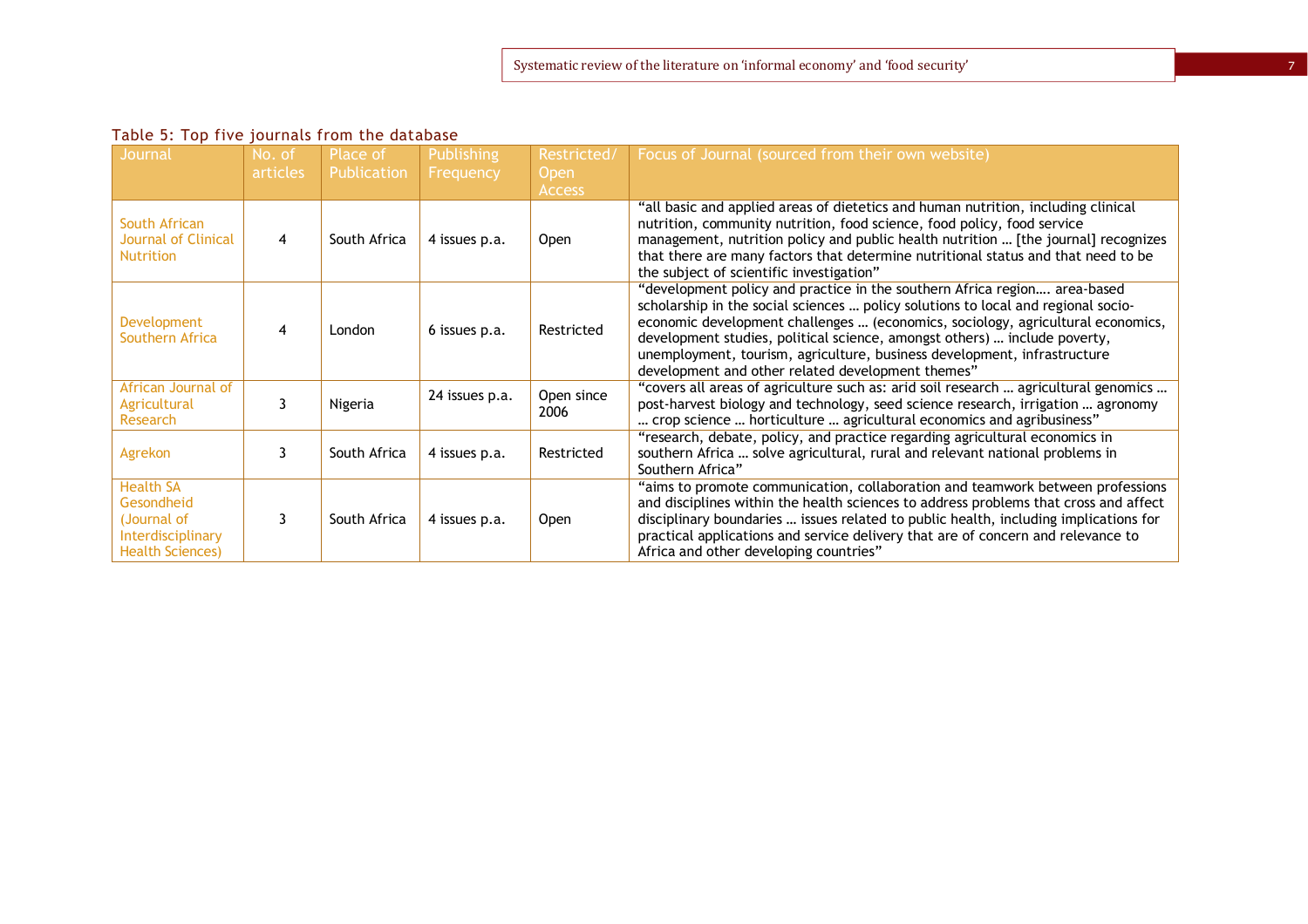

Figure 1: Comparison of SNIP values for four of the top five journals

### **Student research**

Theses made up a large proportion of research in the review results; almost 40% of the total number of papers (28 Masters' and 6 PhDs). They came from a wide array of disciplinary backgrounds, less expected ones including history, law, architecture, economics and biochemistry. The most common fields are described in *Table 6*.

| <b>Field of Study</b>           | <b>Degree</b> | No. of<br><b>Theses</b> | University                                                                                                    |
|---------------------------------|---------------|-------------------------|---------------------------------------------------------------------------------------------------------------|
| <b>Development Studies</b>      | MA or<br>MDev | 4                       | University of South Africa (UNISA) (2 theses); University<br>of Johannesburg (UJ); University of Limpopo (UL) |
| Agriculture                     | <b>MSc</b>    |                         | UNISA; University of Pretoria (UP); University of the Free<br>State (UFS)                                     |
| <b>Nutrition</b>                | <b>MNutr</b>  | $\mathcal{P}$           | Stellenbosch University (SU)                                                                                  |
| <b>Environmental Management</b> | <b>MPhil</b>  | 2                       | University of Cape Town (UCT)                                                                                 |
| Sustainable Development         | <b>MPhil</b>  | 2                       | SU                                                                                                            |
| <b>Food Service Management</b>  | <b>MTech</b>  | 2                       | Vaal University of Technology                                                                                 |

Table 6: Most common thesis disciplines

The most prolific universities for student output were: UP (6 theses); SU (5); UCT (5); North-West University (4); UNISA (3) and UKZN (3). Urban agriculture featured prominently as an area of focus for students.

### **Geographical locations of the research**

Since one of the key inclusion criteria for the database was that the paper must speak to research conducted in South Africa, all papers could be classified according to some level of geographic location.

Only three papers addressed issues both in South Africa and other countries: Alexander et al.'s (2011) comparison of the contribution of the formal and informal processed food sectors across several countries, Crush&Frayne's (2011b) study of food (in)security across 11 cities in 9 Southern African countries and Kamika et al.'s (2014) comparison of the levels of peanut contamination in Pretoria and Kinshasa.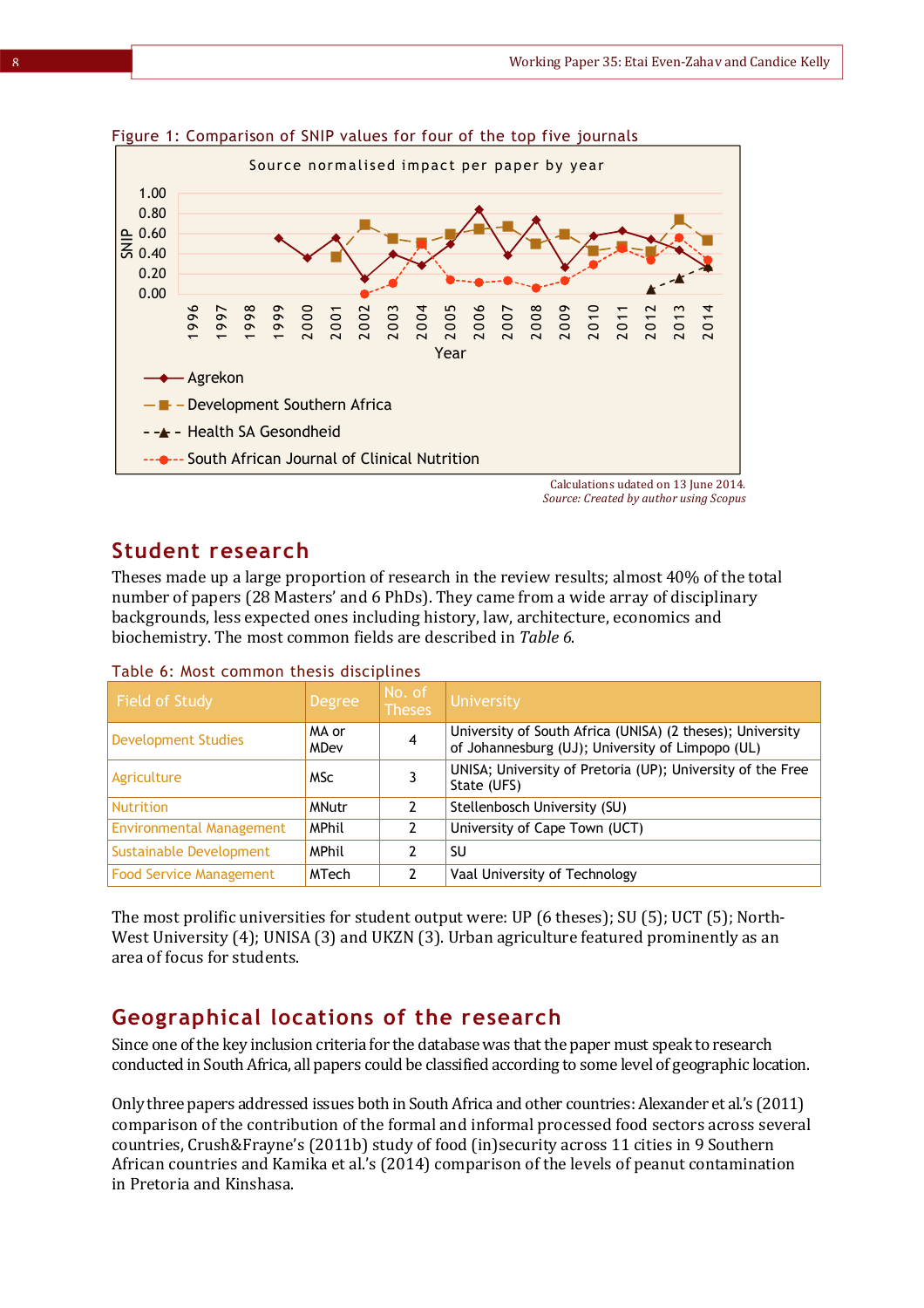Sixteen papers addressed issues on a national scale (with seven of these based largely on the same primary data sets). Research based on the StatisticsSA national household survey data comes from Aliber (2009); Labadarios et al. (2011); Steyn and Labadarios (2011); and Steyn et al. (2011). Two papers largely rely on the AFSUN data: Battersby and McLachlan (2013) and Crush and Frayne (2011b). All three papers by Agenbag and colleagues on food safety in the informal milk sector are also national in scope.

Provincially, Gauteng (n=27) and the Western Cape (n=22) are the most dominant locations in the country, unsurprising given their population sizes and the presence of excellent universities. KwaZulu-Natal (n=11), Limpopo (n=5) and Free State (n=4) are other provinces that receive some level of focus, with the less urbanised Eastern Cape  $(n=2)$  and Northern Cape  $(n=1)$ trailing behind. Mpumalanga is the focus of only one paper, along with villages in Limpopo and KwaZulu-Natal (in the fascinating study by Vorster et al. on the role of traditional leafy vegetables in the food security of rural households (2009)). The North-West province receives no focus, despite being home to North-West University, which produced a large number of theses included in the database (most of which conducted research in the Free State).

The scale of focus within the papers in Gauteng is mostly on a particular population within a single place, usually informal settlements. Most (n=17) focussed on just one informal settlement (e.g. Senoelo 2011; Samuel et al. 2010) or place (e.g. Kamika et al. 2014). Papers that looked across an entire municipal region were limited to the two from Qekwana (Qekwana 2012; Qekwana&Oguttu 2014) on traditional slaughterers in Tswhane and one from Warshawsky (2013) on the role of civil society in food security in greater Johannesburg. Only Taylor's desktop review of the Gauteng Provincial government's response to 2008 food price crisis covered issues at a provincial scale. Among papers that looked across a broader area, du Toit's (2013) thesis used already existing data from the Johannesburg Poverty and Livelihoods Study (De Wet et al. 2008<sup>\*</sup>). This dataset was based on 1408 respondents across the eight most deprived wards in Johannesburg Metropole (Du Toit 2013).

Du Toit (2013) found that food insecurity was one of the strongest predictors of poor mental health, particularly anxiety and depression. Duvenage's thesis (2010) surveyed over 500 lowincome households (three informal settlements and one formal) to gauge which product attributes were most important to them; she concluded that satiety value, affordability and taste were the highest rated, but cautioned that nutritional value should be imposed anyway. Duvenage et al.'s (2010) paper was based on the thesis. Both the papers by Vearey et al.(2010) and Drimie et al.(2013) were based on the same (n=487) households, from the city centre of Johannesburg and a peripheral informal settlement, in order to compare factors like migration, HIV impacts, food security etc. Vearey et al. (2010) found higher food security among the mostly cross border migrants in the inner city, compared to internal migrants on the periphery. Drimie et al. (2013) found low dietary diversity overall, but slightly lower in the informal settlement.

The Western Cape is a much larger province than Gauteng, so it is unsurprising that there were no province-wide studies. Only three studies looked at city-wide issues: Thom and Conradie (2013) – who surveyed customers of three organic online delivery businesses; Chvatal (2010) – with a study of the solid waste policy of the City and its impact on informal salvagers; and Geyer et al.(2011) who examined the use of land at the urban edge of the city. Only four studies looked at issues outside of Cape Town: five towns in the Breede River Municipality were the subject of an extensive Participatory Action Research project looking at land reform (Andrews et al. 2009); Enkanini informal settlement in Stellenbosch was researched by Mollatt (2014) and Von Der Heyde (2014) and Koornhof (2014) focussed on an informal and a formal low income area near Worcester in her analysis of child nutrition . Similarly to Vearey et al.(2010) in Gauteng, Koornhof (2014) concluded that nutrition and food security in the informal settlement was lower. Most of the rest of the papers focussed on one or two locations, mostly low-income areas of the city; the Cape Flats (mostly Khayelitsha and Phillipi) and Ocean View were the focus of more than one paper in this group.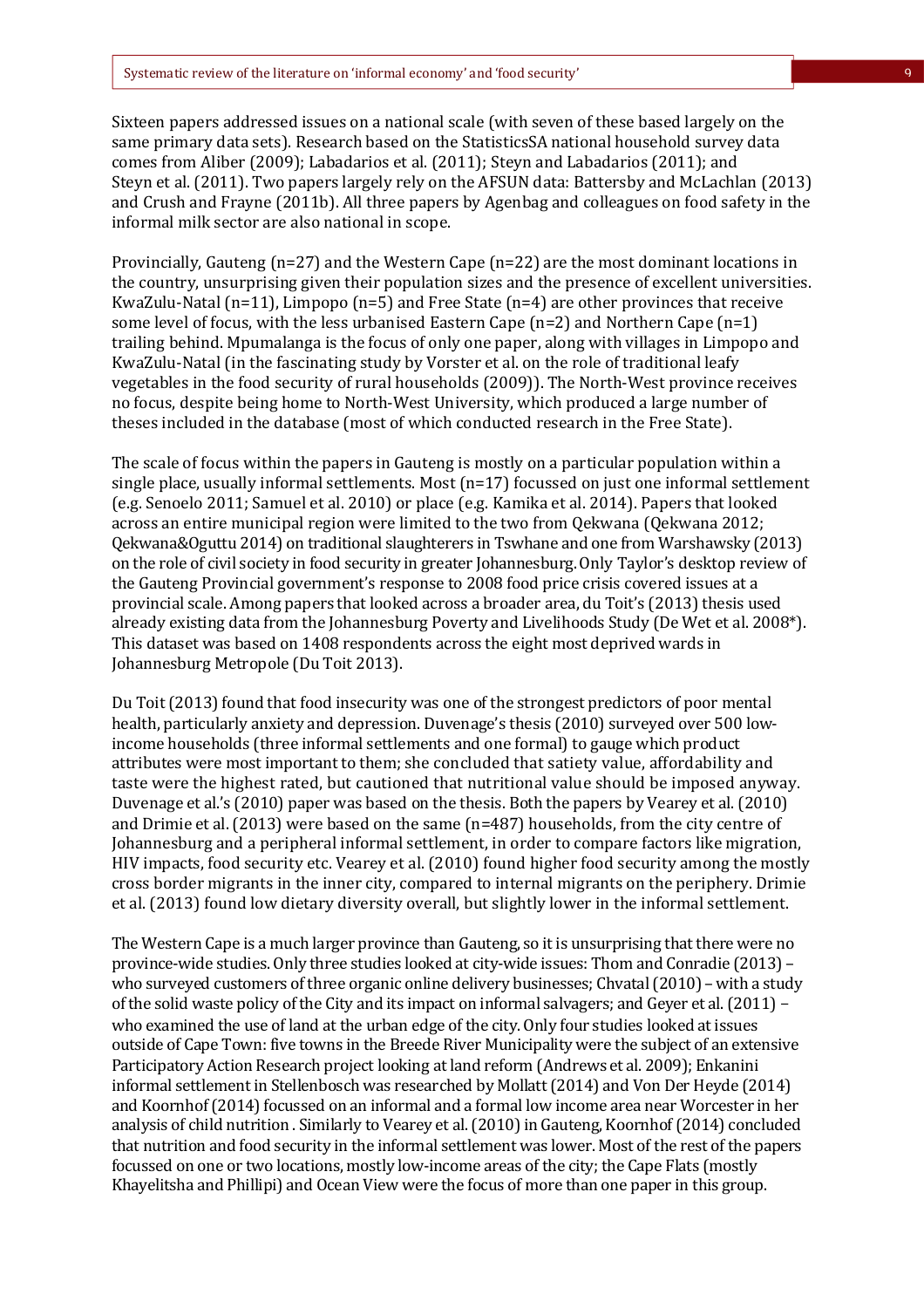Very few studies try to link different parts of the country. An exception is du Toit and Neves' (2014) account, based on over a decade of research, of the livelihood strategies of people who live between Alfred Nzo Municipality in the Eastern Cape and Khayelitsha in the Western Cape. This kind of indepth study provides insights into the links between rural and urban, formal and informal.

#### **Research Designs**

Quantitative designs and methods dominated (n=48), with surveys being one of the most common methods of data collection. Twenty-two papers self-identified as 'qualitative', although a large number of these should perhaps be classified as 'mixed methods', as there was a heavy reliance on quantitative methods of analysis. A few papers relied solely on literature (n=6), e.g. Cole and Bustan 2009; Taylor 2013, with a couple adding some interviews to their literature reviews (Leith 2012; Barlow&Van Dijk 2013).

Only a small selection of the papers in this review used qualitative methods to capture people's opinions and experiences around food and the informal economy. Köhly (2010) used interviews, observation and focus groups with teachers and children to understand how food growing relates to education and ecology. Gibbs et al. (2014) performed interviews and focus group discussions with participants and facilitators of a youth empowerment intervention to understand what challenges were faced during the implementation of the intervention (food featured as point of contention when female participants brought children to sessions and attempted to feed them from the food meant for participants). In a history study, Dunn (2010) used life history interviews to uncover urban farmers' perceptions of urban agriculture in the City of Cape Town, as well as add to the historical record of such activities. Tembo (2009) used interviews, focus groups and observation with 15 urban gardeners to understand their perceptions of the benefits and challenges of urban farming in Cape Town. In the field of psychology, Odendaal (2010) conducted an in-depth psychological analysis of one seven-year old child from an informal settlement in Gauteng; food, and its lack, emerged as the strongest theme from the analysis. In her M Nutrition thesis, Pereira (2014) used focus group discussions and interviews to reveal interesting findings about fruit and vegetable consumption practices and attitudes of Mitchells' Plain residents.

### **4. FINDINGS INTERPRETED FROM CATEGORIES 6-9**

### **Conceptual findings**

As mentioned, categories were created based on the initial literature review, and a level of subjective interpretation was required in order to classify each paper within these categories. The discussion of the results of this categorisation are included here in a different section, in order to make it clear to the reader that they are now entering potentially more contestable terrain. First we present an overview of the different settlement patterns featured in the research sites. This is followed by a breakdown of which food security pillars have received the most research attention. Finally, we discuss the stages of the food value chain covered in the review.

It should be noted that overlaps exist in all conceptual categories, and this presented a significant challenge to us at times in our attempt to apply the categories. Several steps were taken to deal with this difficulty, including breaking down categories that contained divergent disciplinary designs (e.g. the addition of peri-urban to the urban/rural category); and combining sub-categories that spoke to more than one element (e.g. papers that spoke about both production and consumption). Despite these efforts, these conceptual findings still need to be treated not as definitive, but as general indications of present research orientation.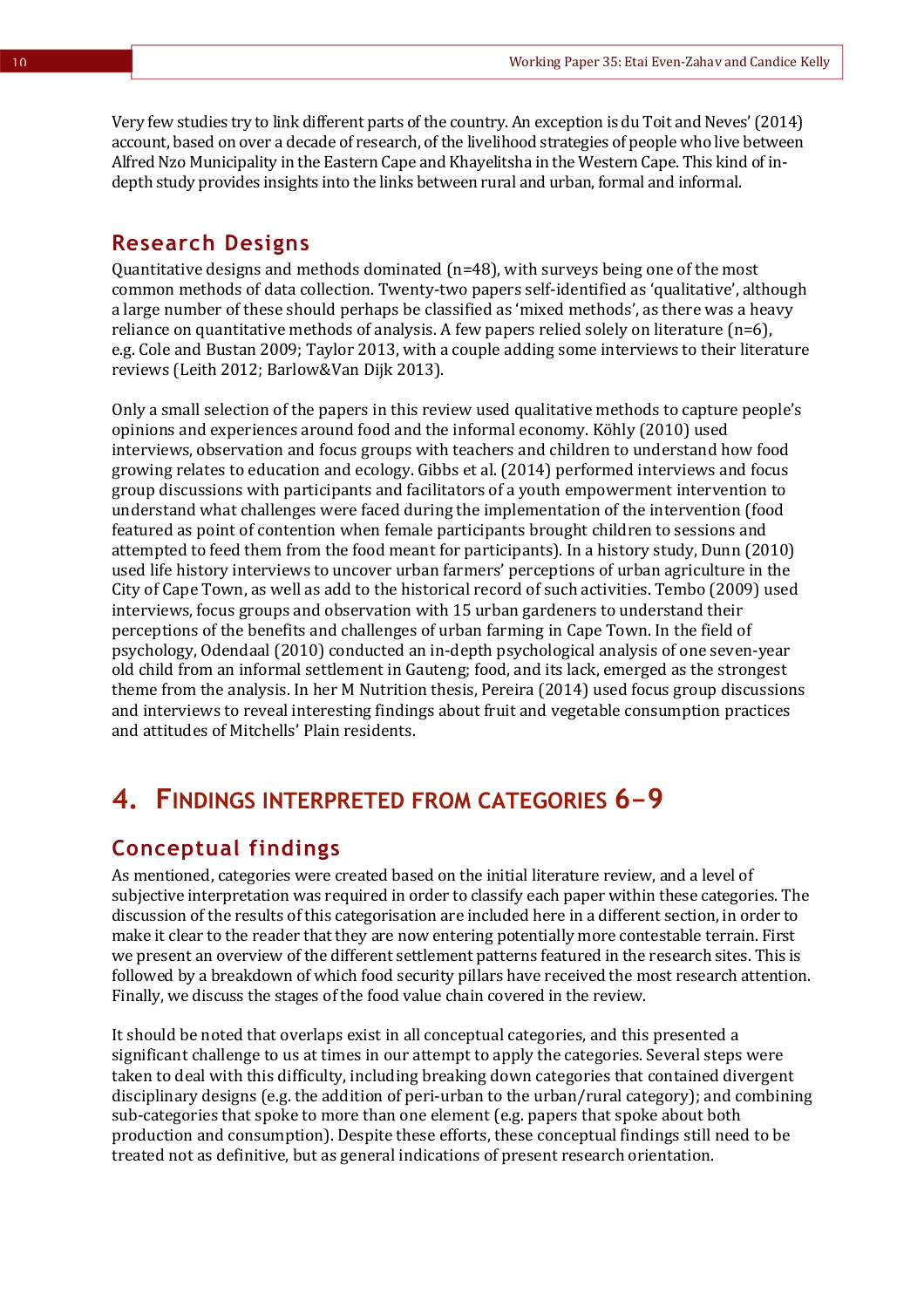#### **Settlement patterns**

Determining settlement patterns was one of the more challenging aspects of this endeavour given the lack of clarity about definitions and distinctions between urban and rural, and between formal and informal. This is especially difficult in South Africa given the plethora of idiosyncratic geopolitical jurisdictions and arrangements created by apartheid segregation and its meeting with post-apartheid developments and devolution of power: there are rural communal areas under traditional authorities, but these are not static entities; secondary cities and peri-urban towns are rapidly urbanising; formality exists amongst informality and vice versa. As Ndokweni (2012: 64) stated, '[i]n South Africa, there is no agreed definition of what is "urban" and what is "rural", as boundaries have shifted over time and rural areas have evolved into urban areas'. The situation is further complicated by wide-spread circular migration patterns and sustained ties between rural and urban areas, meaning boundaries are often temporal and porous (see du Toit&Neves 2014). To deal with these difficulties, results that failed to describe the areas of study adequately were heuristically evaluated using Google Earth (2015), based on observations of the form and structure of the built environment; looking at density, proximity to cities, infrastructure such as tarred roads, and housing structures.

In the final analysis of this category several papers were removed (national-scale  $(n=13)$  and one international-scale), as well as a paper about an urban conservancy (see Brill 2012) leaving  $(n=77)$  papers. Urban informal settlements featured most prominently  $(n=30)$ , while rural informal (n=13) and peri-urban informal (n=13) were equally second. Few results were solely urban formal (n=3), peri-urban formal (n=1), and rural formal (n=1). Odendaal's (2010) psychological assessment of a child in Gauteng province did not reveal whether her location was rural or urban, only divulging that it was informal  $(n=1)$ . Beyond that the remainder  $(n=18)$  had significant overlap between some or other variation of urban, peri-urban and rural, formal and informal. Most of these overlaps came from urban formal and informal (n=7) and urban and peri-urban, informal (n=3). On the face of this, most of the literature appears to focus on urban informality. Most of research results focussed on food security and informal settlements, rather than explicitly the informal economy. Such results were nonetheless retained if they bore relevance to the informal economy. Again, it is likely the case that the necessary use of the term 'informal' in the original search criteria inadvertently resulted in an 'urban' bias.

#### **Food security pillars**

l

Within the urban food security literature there is a recurrent tendency to pit the two main pillars, 'availability' and 'access', against each other (see Crush&Caesar 2014; Battersby 2011; Crush&Frayne 2011b). There is also a common grievance from urban food security circles (Battersby&McLachlan 2013; Crush&Frayne 2011b; Battersby 2011) that availability gets too much attention, whereas access is neglected. While this criticism is perhaps more squared at policy, the literature in this review demonstrates a fair balance between the three main pillars: with (n=18) looking at 'availability', (n=2510) at 'access' and, to our surprise given the above debates, 'utilisation' at (n=20). Another category that was created was for papers that looked at more than one pillar (n=18), with the combination of both 'availability and access' (n=9) being the largest. These 'availability and access' papers tended to offer a more holistic view of food security in urban peripheries and peri-urban areas, and resulted in rich findings (see Faber et al*.*(2010) on African leafy vegetables; Oldewage-Theron&Slabbert's (2010) in-depth assessment of poverty; and Jackson's (2010) discussion on the role of soft vegetables in a local food system).

While the prominence of access over availability was somewhat unexpected, this cannot be generalised for the entirety of the food security literature in South Africa. As the use of the term

<sup>&</sup>lt;sup>10</sup> Two of the 25 were based on the same research though (Duvenage's thesis (2010) was written into an article: Duvenage et al. (2010)).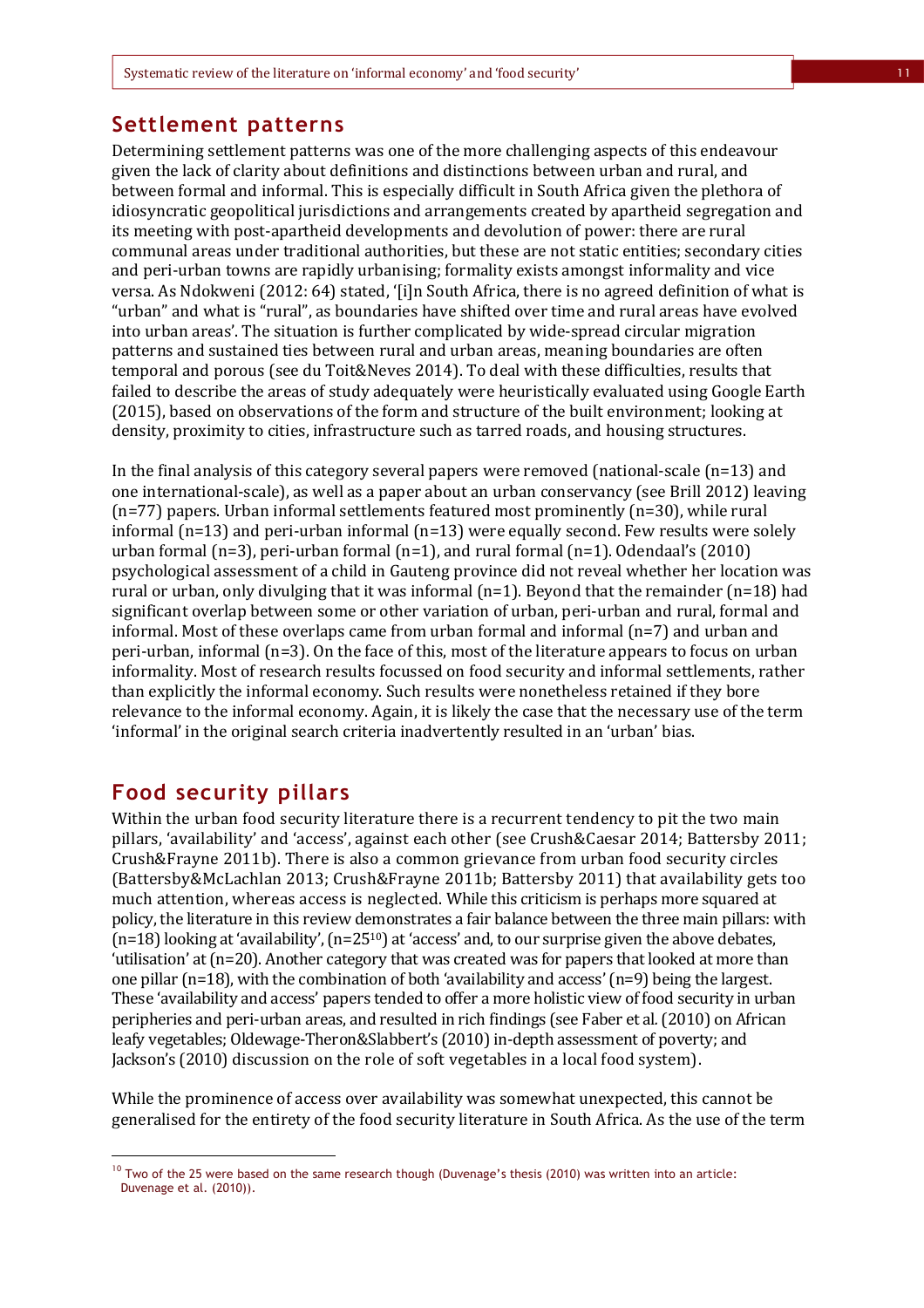'informal' in the original search terms seems to have skewed the results towards those in an urban setting, it is likely that the contention stated in the previous paragraph remains, and most of the literature are still more prone towards production and availability issues. Another factor that may mitigate our database's greater access than availability focus is related to the fact that categorising papers into the 'availability' category was fairly straightforward, as these papers spoke very clearly to the production stage of the value chain (e.g. urban agriculture). But the 'access' category was a less clear; while some papers dealt explicitly with access (Battersby 2011), others spoke to dietary diversity, for example, which is used as a proxy for nutrition and hence, utilisation. However, dietary diversity is also an indication of people's access to a variety of foods. These are therefore contestable classifications.

Another surprising finding was the predominance in this review of the 'utilisation' pillar. We found it useful to try and distinguish between the three main aspects of utilisation, using Ingram's (2011\*) approach:

- **1.** 'food safety', from the biological sciences, assesses the risk of foodborne contamination and diseases microbiologically;
- **2.** 'nutritional value', mostly from the field of public health, examines the various dietary requirements needed for physical health; and
- **3.** 'social value', entailing social sciences and humanities' perspectives on choices, preferences, cultural and religious significance of food.

The most pronounced of these was food safety (n=12), while the remainder focussed on nutrition (n=8). None of the resultant papers discussed the social value inherent in utilisation. Perhaps this is to be expected, given that this review focuses on informal sector food security literature, where food safety and nutrition concerns are commonplace.

### **5. STAGE OF THE FOOD VALUE CHAIN**

Each paper was assigned to one or more stages of the food value chain where possible (n=82). Only two papers could be classified as looking holistically across a whole value chain (Jackson 2010; Du Preez 2011). No papers looked exclusively at the inputs stage, although some discussions around inputs take place in some of the production-focussed articles. None of the papers had distribution as their main focus, although two papers addressed it along with the production and retail stages (McCrindle et al*.* 2013; Thom&Conradie 2013). When no papers are doublecounted, *Figure 2* results. This shows papers purely focussed on Consumption (n=26) barely outweighing those purely focussed on Production  $(n=24)$ . Of the 82 papers, 63 were focussed on only one stage of the value chain, 14 papers looked at two stages in combination and just three looked at three stages (Production, Distribution and Retail).

Given the dominance of nutrition among the top authors and journals, it is unsurprising that consumption, which is linked to both access and utilisation, features strongly. The strength of the production focus becomes clearer when one considers the focus on availability. Within the production-focussed papers, the urban agriculture focus among the student researchers is clear, as is a focus on production issues of small-scale farmers. The processing papers were almost exclusively related to food safety issues. The retail-focussed papers looked at livelihoods and food safety associated with informal food vending. The two papers on waste were related to each other: both Masters' theses worked on similar aspects of food waste in the Enkanini informal settlement in Stellenbosch (Von Der Heyde 2014; Mollatt 2014). Papers that dealt with both production and consumption were looking at the role of urban agriculture, small-scale fishers, home food production or indigenous crops on food security (e.g. Selepe&Hendricks 2014; Isaacs 2013; Alusala 2009).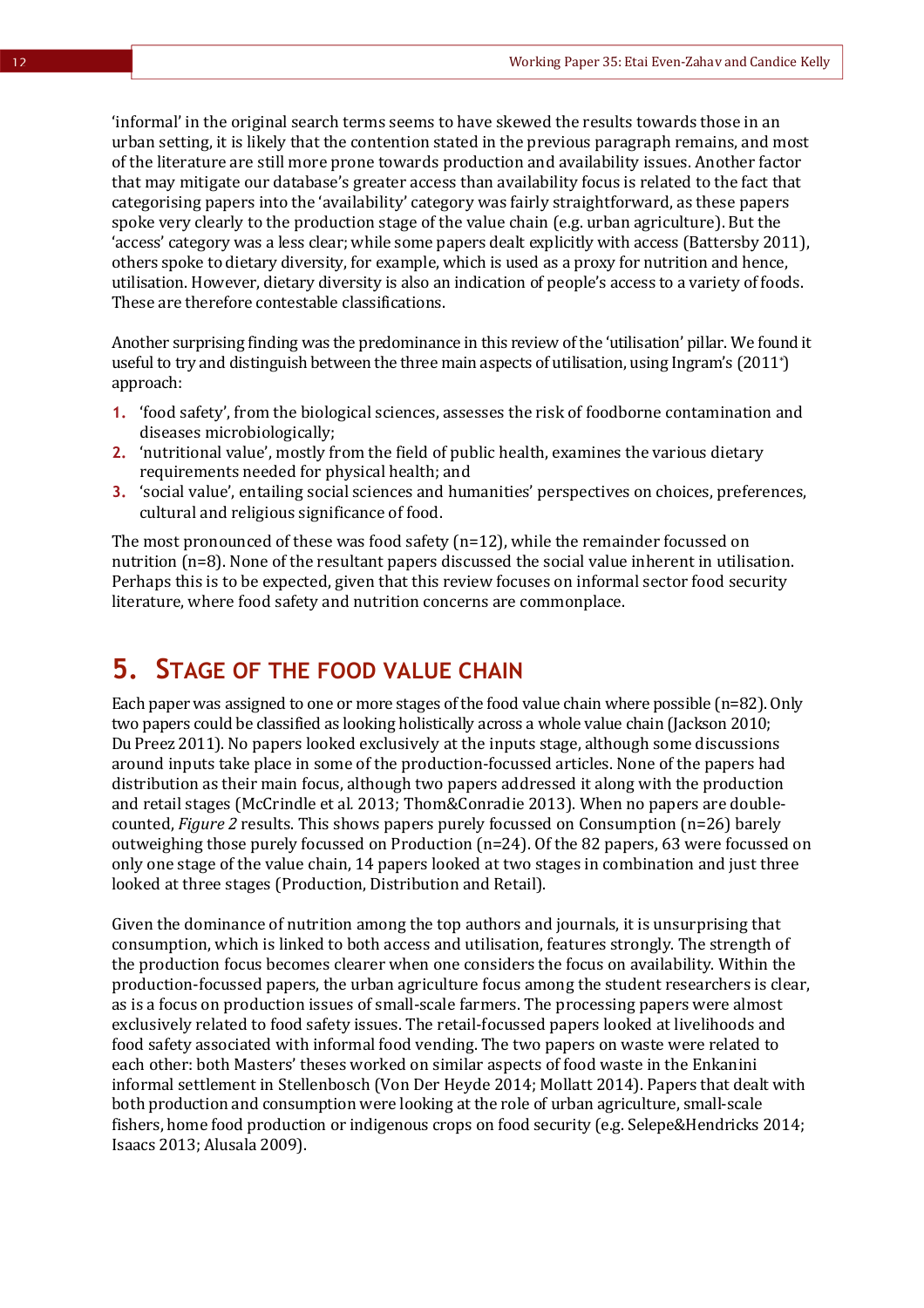

#### Figure 2: Number of papers addressing each stage of the food chain (no double counting)

### **6. REFLECTIONS ON THE INFORMAL ECONOMY AND FOOD SECURITY**

### **Introduction**

The aim of this section is further interpretation of the literature from the review, in order to reflect on what this body of research has to say about the role of the informal food economy on food security in South Africa. Since so few of the papers obtained from this systematic review design and methods focussed explicitly on the informal economy, there can be no claim to have comprehensively assessed the entire informal food economy in relation to all the dimensions of food security. Still, the results reveal various important insights about this economy, conceptually and materially. This section includes themes that emerged from the papers that did not fit neatly into the preceding categories.

#### **Defining the informal economy**

Conceptually, du Toit and Neves (2014) made an important distinction between the informal *economy* and the informal *sector*; the key distinction being that the former captures the employment status of individual workers and the latter considers only the nature of a business. Under the former conception, nearly half of South Africans work under informal conditions and arrangements (du Toit&Neves 2014). Thus, while South Africa has a large, consolidated formal sector and a relatively small informal sector, based on the quantity and size of its businesses, the narrowness of this conception conceals many millions of vulnerable employees working informally in the ostensibly formal sector. Nevertheless, they argued that the romanticism that surrounds popular discourse about the potential of the informal sector as an engine for growth, employment and poverty alleviation, fails to consider the barriers presented by formal sector dominance.

#### **The nutrition transition**

As shown, nutrition is a major focus of many of the papers and top authors and an overview of the literature's main points is warranted here. A key concern is the nutritional status of poor South Africans living in urban informal settlements, particularly children (e.g. Oldewage-Theron et al. 2011; Selepe&Hendricks 2014). Whereas traditionally the focus may have been on undernutrition, the collated results of this review present a more holistic view of malnutrition (see Faber&Wenhold 2007\*), which includes overnutrition as well: this amid mounting concerns of the impact of the 'nutrition transition' and associated rise in overweight and obesity prevalence in South Africa.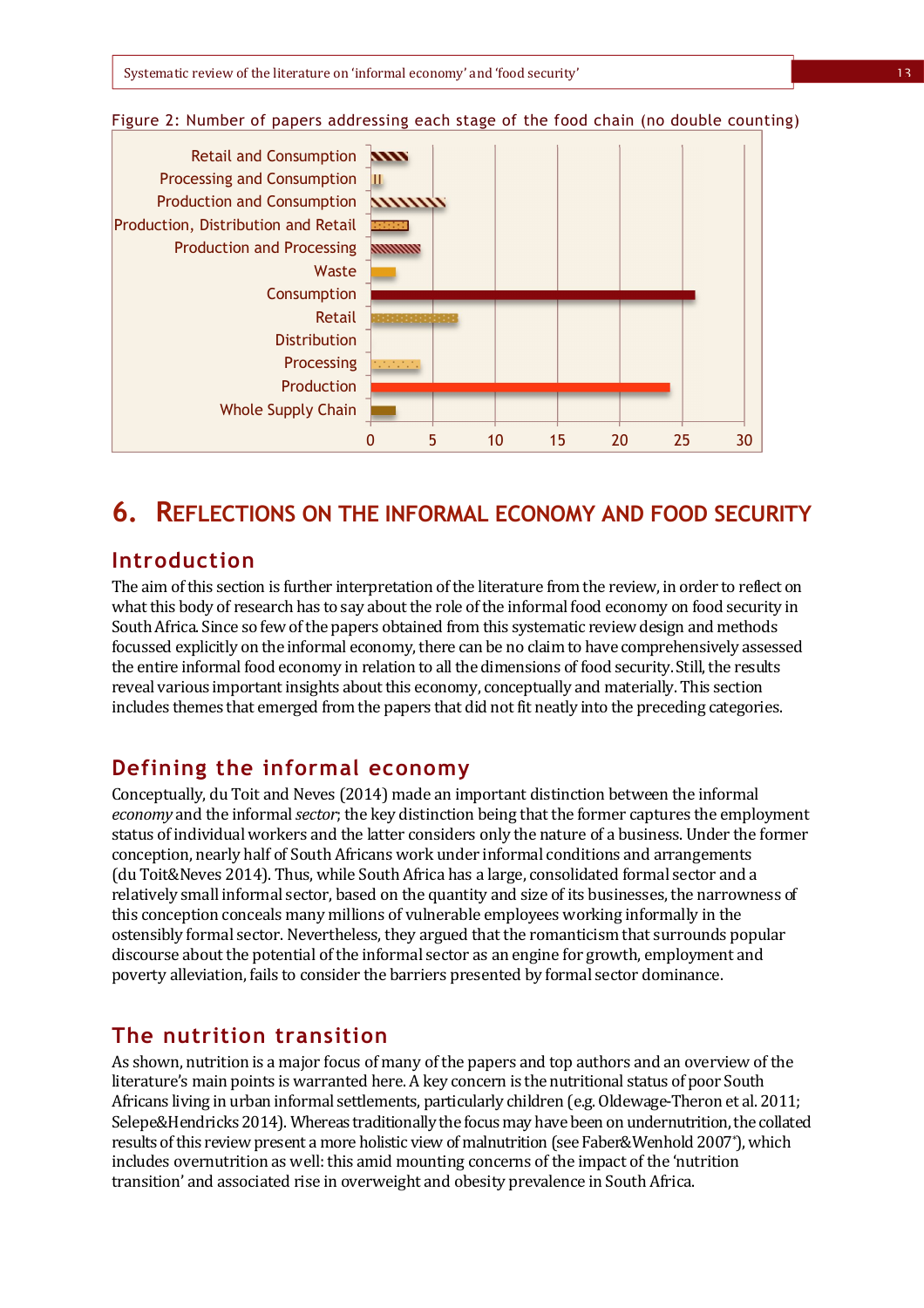On the question of urban informal food environments, the nutrition transition and changing consumption patterns, several papers stood out. Feeley et al. (2009) found a very high consumption of fast foods from both formal and informal outlets, relative to other highconsumption, high-income population studies, among Sowetan youths involved in a longitudinal cohort study (n=1451). 30% of participants consumed fast foods 5-7 times per week, while a further 20% consumed such foods 2-4 times a week. Prepared meals from informal fast-food outlets were found to be a relatively cheap means of achieving satiety that poor people can generally afford. Steyn and Labadarios (2011) and Steyn et al. (2011), based on a nationally representative sample (n=3287), differentiated between fast foods and street foods. A large percentage of the South African population was found to consume street foods and fast foods, but twice the amount of street food than fast food, and with fruit the most commonly purchased street food item. They also found a high degree of heterogeneity in consumption patterns across socio-economic, geographic and ethnic lines. Employed, middle-income, black, urban informal populations were found to consume the most street-foods; indicating that it is likely not the poorest that frequently consume street foods.

Related to nutrition concerns, a global comparative study found that, on average, people consume more fruit and vegetables than packaged foods, at a ratio of 0.73 (Alexander et al*.* 2011). However, there is a marked difference across countries: while Indians consume over five times as much fruit and vegetables as packaged foods, people in the United States and United Kingdom consume 3.17 and 2.57 times more packaged foods than fruit and vegetables. As a developing country, South Africa has a surprisingly poor ratio of 1.9 times more packaged food consumed relative to fruits and vegetables (Alexander et al*.* 2011).

Alexander et al. (2011) also highlighted the importance of the informal food sector: it employs up to 60% of people in some African cities, makes a significant contribution to gross national income and food processing output, as well as a significant portion of total nutrient intake. The authors raised concern that the informal food sector does not meet health and safety standards, and may not be as healthy as formal food producers (and cites research by PepsiCo on snacks sold in South Africa, which found higher food colouring and sodium levels in unbranded foods) (Alexander et al*.* 2011). They recommend more research on small-andmedium size food enterprises and the informal food sector to better understand how to include them in health promotion efforts (Alexander et al*.* 2011).

Faber et al. (2010) examined 'African leafy greens' as potentially significant sources of micronutrients missing from many South African diets. They sampled respondents in rural and urban areas, finding that all these vegetables were commonly consumed in all areas, but more so in rural settings. However, production in rural areas was much higher, while in urban settings, it was primarily obtained from the informal market.

Roos et al. (2013) found that small general dealers, spaza shops and street vendors are the main source of food in a low-income community near Worcester in the Western Cape. Geographical access and poor availability of dietary variety were the main limiting factors for food security in their research, not food prices. Spazas offered limited supply of much needed fresh fruit and vegetables and meat but were more expensive than supermarkets in their study.

Dietary diversity, according to the findings in this review, is still a popular tool for assessing nutritional status (Drimie et al*.* 2013; Labadarios et al*.* 2011; Oldewage-Theron et al*.* 2011a; 2011b; Selepe 2010). The advantage of this approach lies in its simplicity. Yet dietary diversity can exist in the absence of nutritional security – i.e. a diverse diet of 'unhealthy' foods may result in a high score (Steyn et al*.* 2011); however, this was not the case in the papers in this review. Drimie et al.(2013) used the dietary diversity approach to assess the nutritional security of 487 households in Gauteng, and concluded that the nutrition transition is being shaped by the lower cost of many unhealthy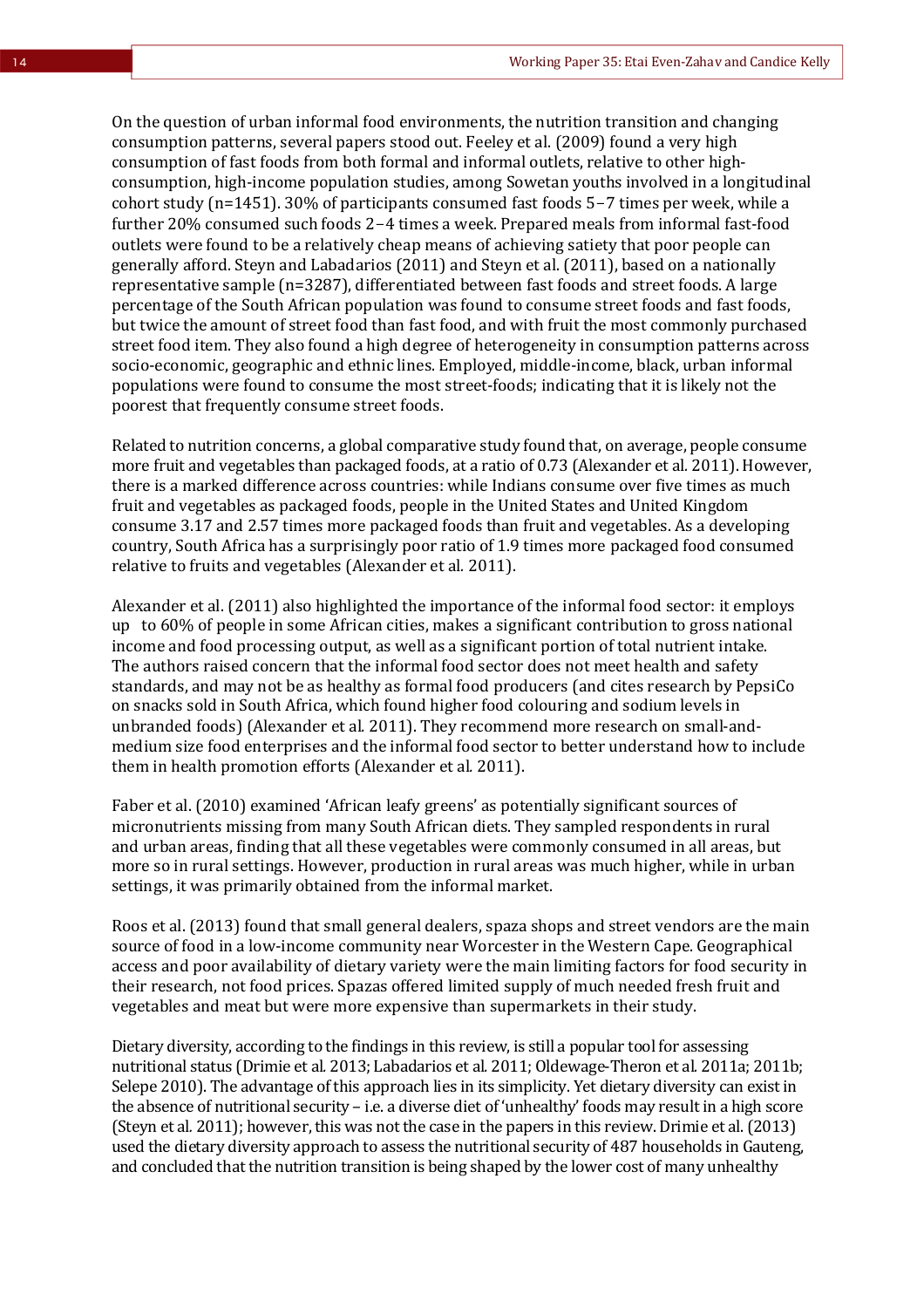foods, and that the poor cannot afford more nutritious alternatives. Duvenage et al. (2010) also found that satiety and affordability ranked much higher as key factors that low-income consumers use when selecting what food to purchase.

'Dietary intake' evaluations (see Biró et al*.* 2002\*), which are more complex to administer but equally common, were also found in this review (Napier&Hlambelo 2014; Oldewage-Theron et al*.* 2011; Pretorius&Silwa 2011; Selepe 2010; Napier et al*.* 2009; Nyathela 2009). These tended to focus on children's diets, amid growing concern about the extant and shifting nutritional status of the most vulnerable demographic groups.

### **Food safety**

As already discussed, the number of papers focussed on food safety indicates a large interest in this aspect of the utilisation pillar of food security in the informal economy. Findings from these food safety papers were mixed though. Four papers conclude that food safety is a major issue in:

- **1.** Informal goat slaughtering in Gauteng (based on lack of adherence to the law among the individuals interviewed) (Qekwana&Oguttu 2014; Qekwana 2012).
- **2.** Informal home-based and commercial traditional beer-brewing in informal settlements in Kimberley (with only 30 respondents) (Lues et al*.* 2011).
- **3.** Peanuts sold by informal traders in the Democratic Republic of Congo and Pretoria (found to have high levels of aflatoxin contamination) (Kamika et al*.* 2014).

Another five papers imply there may be issues with food safety and that further investigation is required. Three of these five are based on the same interviews with Municipal Health Services staff around the country, enquiring into their ability to adequately police informal milk production (Agenbag&Lues 2009; Agenbag et al. 2009; 2012). Although Agenbag and his co-authors strongly advocate for greater formalisation and regulation of the informal milk sector, warning of the health risks inherent therein, no evidence is provided on the extent of these issues, other than an unreferenced mention of "recent surveys" raising concerns (Agenbag et al. 2009:381). Rodda et al.(2011b) are positive about the potential of grey water re-use to boost home vegetable production in informal settlements, but caution that residents would require education on how to prevent grey water contamination.

 $Six<sup>11</sup>$  papers found positive results for food safety standards in the informal food sector, which seemed to surprise some authors. Dalvie et al. (2014) and Naidoo et al. (2013) started from the premise that treated wood used in open fires by street food vendors is a potential public health risk. They then downplayed their finding that there was no significant difference in the levels of exposure to chromium, copper and arsenic from treated wood among informal street food vendors versus non-vendors in Khayelitsha, despite the fact that the street food vendors were exposed for much longer periods of time each day than people cooking at home. McCrindle et al. (2013) were impressed that informal meat sellers in both Pretoria and Pongola were able to produce cooked meat that was safe to eat, despite their initial opinion that conditions at the street stalls were unhygienic. Lastly, in the biggest sample size used in any of the food safety studies, Campbell (2011) found that the 151 street food vendors interviewed in Johannesburg had good knowledge about food safety and hygiene (indeed, almost two-thirds had received some training, most likely from municipal officials).

What this diversity of results may indicate is divergence in food safety in different locations, food groups and economic sub-sectors; indeed, most of the problems seemed to come from the production and processing stages of the informal food chain. Notably this literature does not

l

<sup>&</sup>lt;sup>11</sup> Two of the six are from the same set of data.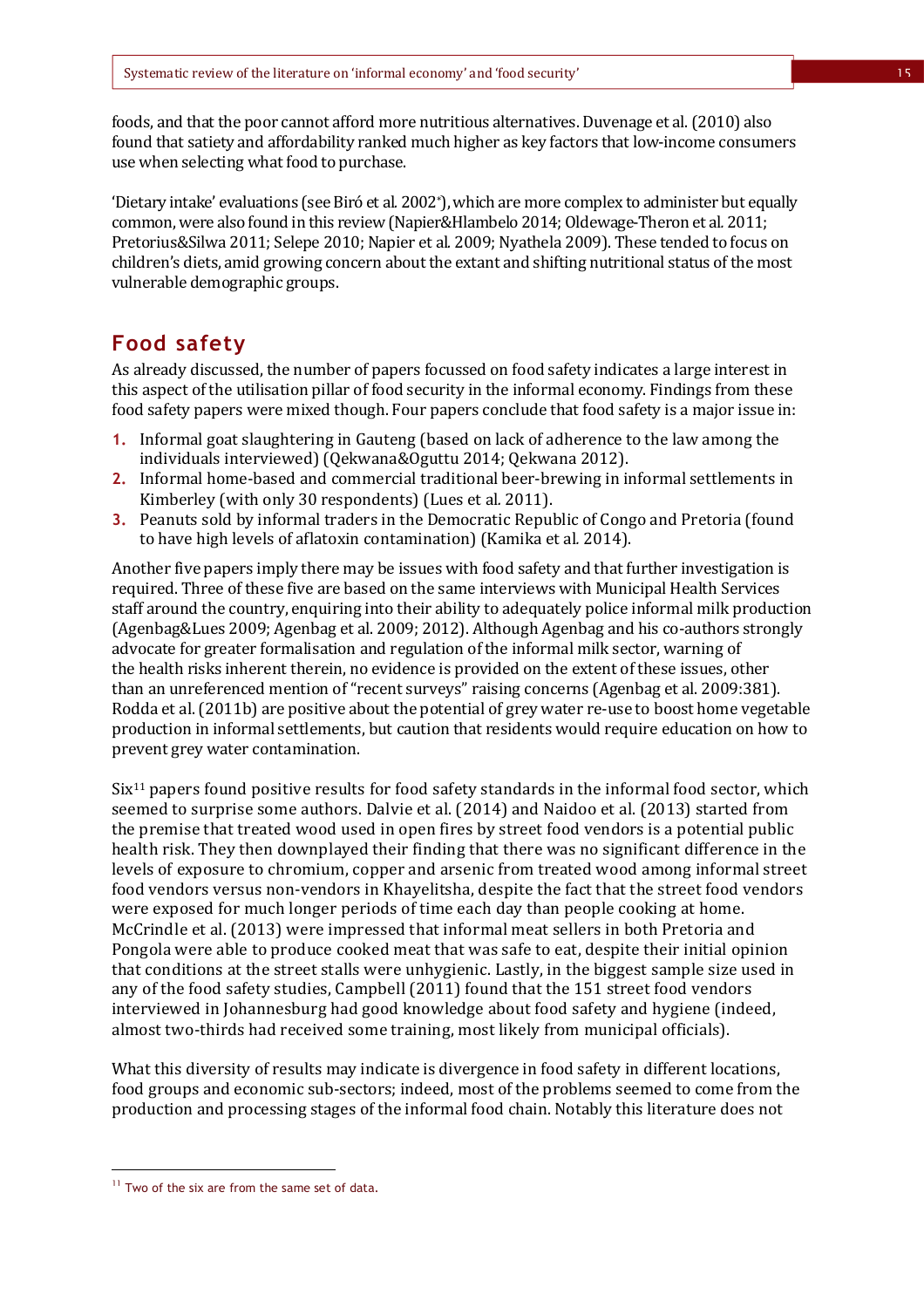emerge from food security studies but from the fields of medicine and public health, particularly the microbiology and toxicology fields. Resultantly, its focus is highly specific and fairly narrow.

#### **What else is known about the informal food economy?**

This section contains key points from the very few papers that looked specifically at the informal food economy (that are not already captured elsewhere).

Looking at the processing stage of the informal food economy, Aliber (2009) touched on the major scale of the informal slaughtering economy (processing an estimated 21% of all beef) as well as the scale of livestock distribution through the informal market in South Africa (45% of total livestock). Qekwana and Oguttu (2014) estimated that only 0.5% of the two million goats in South Africa are slaughtered at registered abattoirs, while the rest rely on 'informal' traditional slaughter.

Du Preez (2011) looked across the supply chain of a single commodity – potatoes; justified by potatoes being the most important tuber worldwide, third most consumed crop in the world, and the most important vegetable product in South Africa. In terms of distribution and retail, he noted that the informal sector is the second largest potato buyer (29%) and that it is rapidly growing. Moreover, over half of potatoes from Fresh Produce Markets, the largest buyers, are also purchased by informal traders.

From a livelihood perspective, Nishimwe-Niyimbanira (2013), looking at an informal rural setting in the Free State, found a patriarchal economy that leaves women vulnerable and food insecure, arguing that the informal economy offers a vital lifeline for 72% of the community studied, 55% of whom were female. Thus, '[w]omen's employment opportunities tend to be concentrated in the informal economy and in low value added activities. Policy-makers should acknowledge the importance of the informal sectors of the economy and contribute to improved productivity, working conditions and social protection, while easing and encouraging formalisation and reducing the risks in these sectors.' (Nishimwe-Niyimbanira 2013: 136).

Charman et al.(2012), while not offering a food security lens, looked specifically at the spaza subsector of the informal economy, arguing that there is an intra-sectoral consolidation or 'transformation' underway. This is ostensibly driven by 'entrepreneurial' foreigners, mainly from Somalia in their case, and is fast squeezing 'survivalist' South African spaza shops out of existence.

Though lacking an explicit food-focus, Leith (2012) examined the impact of planned versus emergent informal markets in transport interchanges, finding that local government interventions - for all their good will - failed to account for several crucial factors to secure informal livelihoods, chiefly by overlooking the importance of location for ensuring sufficient 'foot traffic'. Leith (2012) thus argued for the need to integrate informal markets into the 'urban fabric'.

## **7. DISCUSSION AND CONCLUSIONS**

The key finding from this review is that there is a dearth of literature on the informal food economy in relation to food security. Instead, most of the research looks at food security among informal settlement populations (n=56), particularly those in urban areas (n=30). In terms of food security, most research evaluated issues of food access (n=25) and utilisation (n=20), followed closely by availability (n=18). The most studied stages of the food value chain were consumption (n=26) and production (n=24). Collectively, these foci reveal a (perhaps unsurprising) recognition by a small body of literature that there is a major food insecurity problem in urban informal settlements, primarily conceived as a food access (monetary and geographical) and utilisation (nutrition and food safety)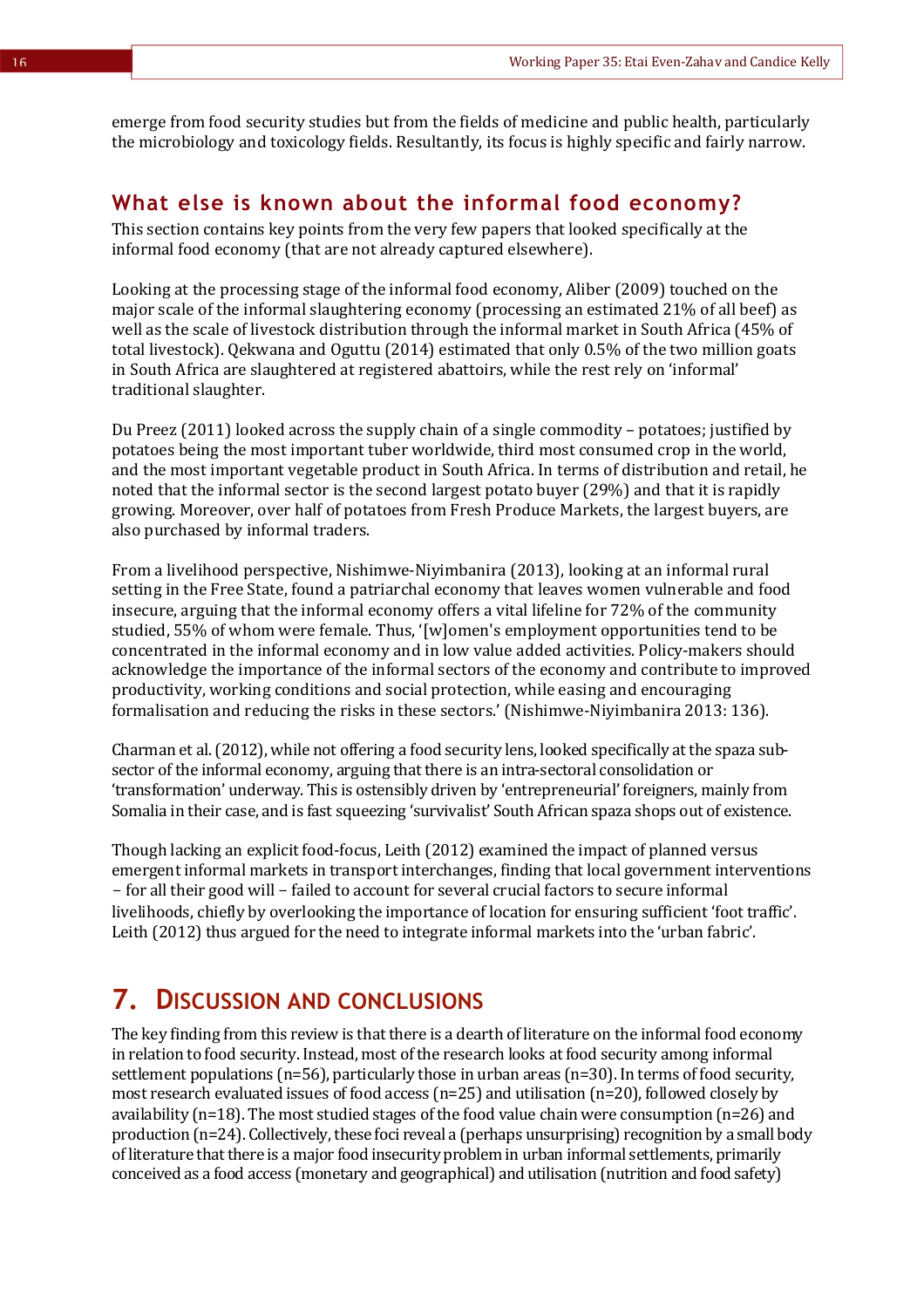problem. While it is likely that a rural bias centred on food availability and production exists in the food security policy agenda as some suggest (see Crush&Frayne 2011a\* ; Battersby 2012\*), the papers in this review do not support this impression. Again, this must be seen in perspective of this being a specific case, looking not specifically at policy but at literature, and not just at food security but also the informal economy.

The high level of focus on nutrition showed an encouraging recognition of the scourge of the 'nutrition transition', expanding the traditionally narrow notion of food security as undernutrition ('hunger'), towards malnutrition in all its dimensions – including micronutrient deficiencies ('hidden hunger') and overnutrition ('overweight and obesity').

Reliance on the informal economy in urban informal areas across South Africa is high (Steyn&Labadarios 2011). The informal food economy itself is mainly associated with access benefits (see Crush&Frayne 2011b; Battersby 2011) and utilisation (nutrition and safety) concerns (see Qekwana&Oguttu 2014; Kamika et al*.* 2014; Campbell 2011). Utilisation concerns dominate the literature on the informal economy's contribution to food security, with very little said about the access benefits provided.

However, there are too many gaps in knowledge to permit generalisations and we cannot claim to understand the full contribution of the informal economy to food security across the food value chain for more than a handful of commodities. In particular, while it is known that the informal economy is *de facto* being frequently used as a food access node, the exact nutritional contribution, particularly of prepared foods, and the contribution and risks to changing diets under conditions of a nutrition transition, is poorly understood.

Finally, while governing, managing, policing and controlling the informal food economy for better food security is one option, uncovering the underlying human, social and individual values, agencies, concerns and preferences from 'below' can enable a more constructive dialogue. Such dialogue, of engaging with the social value and preferences of people who provide the food in the informal economy, is almost entirely lacking. This is perhaps the most significant methodological gap found in this review.

### **8. AREAS FOR FURTHER RESEARCH**

One of the main aims of this systematic review was to guide future research by uncovering the gaps in our knowledge on food security and the informal food economy. We provide our thoughts on these gaps here.

The findings of this review confirmed Vink's (2012: 167) view that food security research is focussed either on primary production or consumption (by the poor) and that there is a "missing middle" – i.e. a lack of research looking at the food economy beyond the farm and before the household. A typology of the informal food economy and its particular value chains would greatly assist in differentiating and enabling more nuanced understanding of its contributions, risks and opportunities.

The food safety studies were generally found to lack reflexivity regarding the degree to which compliance standards were constructed for the formal food economy, based on stringent food safety controls that are not possible nor, as some of the research showed, entirely necessary in the informal economy (see Maes&Verbist 2012\*). There was little questioning of the possibility of creating less stringent, more contextually viable food safety and hygiene standards. The hitherto narrow focus on 'food safety' presents a possible opportunity for integration and future collaboration between disciplines.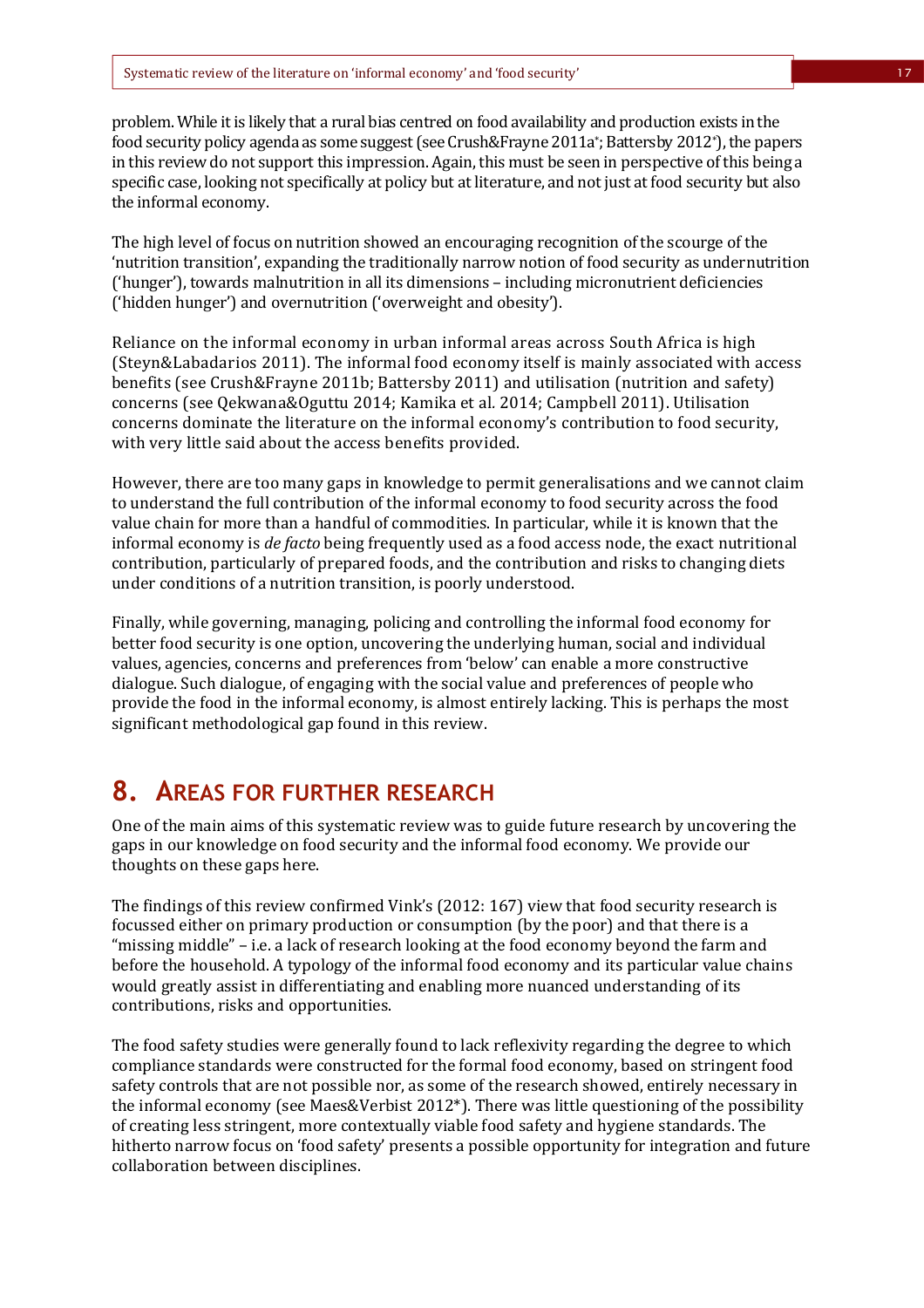Most of the 'access' studies examined the nutritional status at individual and household scales, ignoring the urban food environment in which people and families are situated and which, arguably, enables the nutrition transition.

No papers explicitly focussed on the social value aspect of utilisation; that is, "the social, religious and cultural functions and benefits food provides" (Ingram 2011\* : 420). Instead, most results (n=46) across the entire review adopted techno-scientific, often quantitative approaches (see Alcock 2009\*). This entailed testing the food itself, conducting surveys, or testing the economic viability of informal businesses. Missing from the literature were human-centric food studies, that view human behaviour not only econometrically or biologically, but as driven by a complex set of heuristics and biases (see Tversky&Kahneman 1974\*), histories and cultures, dreams and aspirations.

Given the limits of the small sample size, it is impossible to generalise from these findings, yet these concerns should at least highlight the need to further investigate the experiences and wishes of traders and incorporate these into evaluations of the informal food economy as well as planned interventions by government and non-governmental sectors (rather than imposing top-down policies). Policies need to take account of the constraints and implications of intervening in this economy not only from an economic perspective, but also from the perspective of food security in its broadest sense, especially the social value dimensions. Conversely, the potentially serious implications for informal food economy livelihoods need to be clear when attempting to apply food safety standards. Participatory, immersive and ethnographic research designs can offer significant insights into these questions, which technoscientific approaches, while valuable in their own way, cannot.

The review found that a significant knowledge gap exists on the pressing question of sustainability in the informal food economy. Sustainability assessments of various aspects of the informal economy would enable better support of this economy. Again, such assessments need to be done not in isolation from the constraints and desires of traders, but through a cautious and realistic evaluation of their socio-economic realities, against the backdrop of acute resource constraints and environmental degradation.

In an ideal situation, all informal economy research would entail interdisciplinary projects combining the human, natural and social sciences; evaluating the full food security contributions of street-food traders, and linking those with socio-economic and livelihood contributions (size, scope and aspirations). That said, so much about this economy is poorly conceived, assumed or simply unknown at this stage, that simply a greater scope of research approaches and foci would greatly benefit our understanding, whether material or conceptual.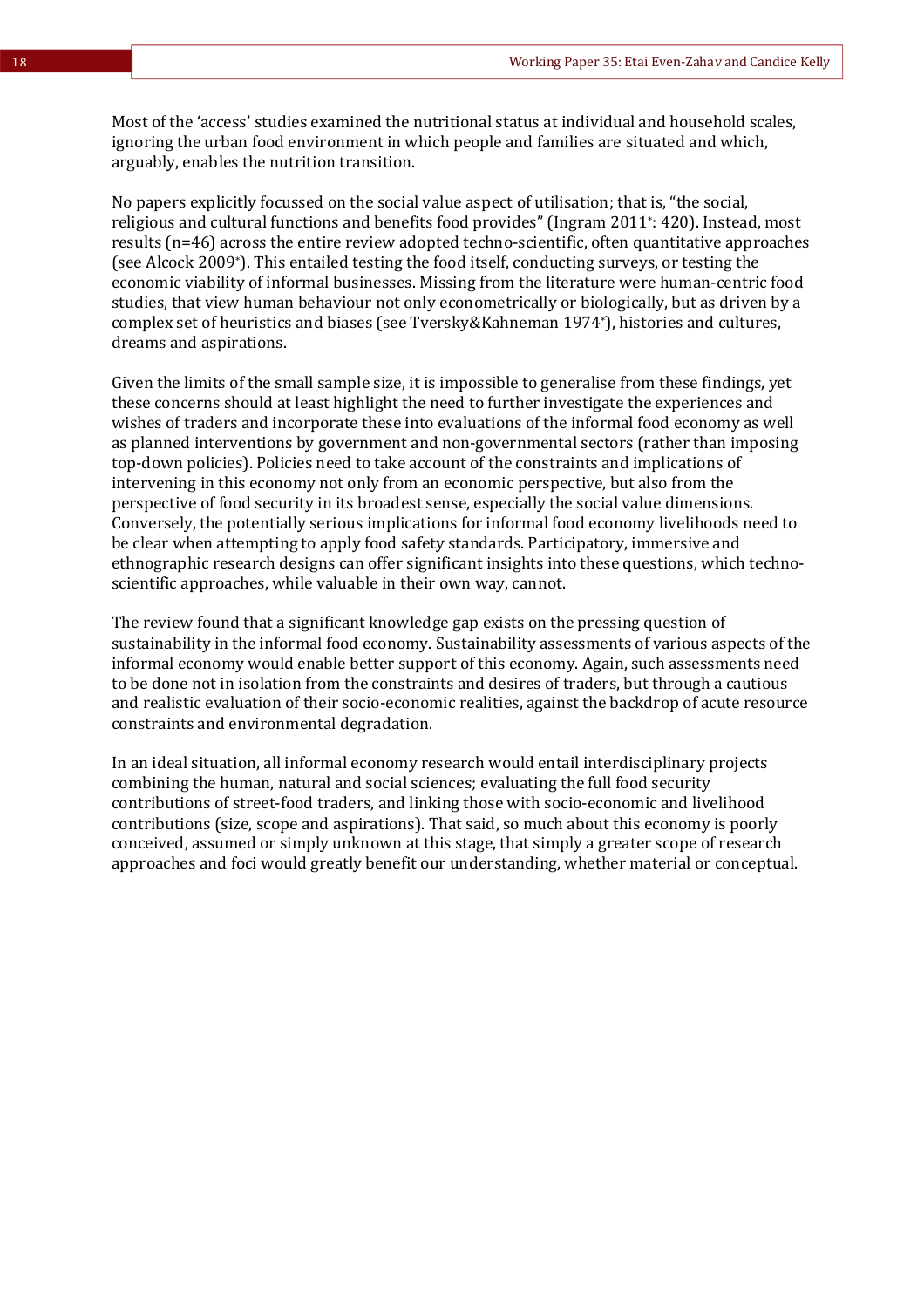### **REFERENCES**

#### **Internal references (included in systematic review)** 12

- 1. Agenbag, M., Lues, R. and Lues, L. 2012. Exploring policy compliance of the South African informal milk-producing segment. *Journal of Public Health Policy*, 33(2): 230-243.
- 2. Agenbag, M.H.A. and Lues, J.F.R. 2009. Resource management and environmental health service delivery regarding milk hygiene: A South African perspective. *British Food Journal*, 111(6-7): 539-553.
- 3. Agenbag, M.H.A., Lues, L. and Lues, J.F.R. 2009. Compliance of local government towards controlling the informal milk-producing sector in South Africa. *International Journal of Environmental Health Research*, 19(5): 379-388.
- 4. AIDS Weekly. 2013. New urban health study findings have been reported by scientists at University of Connecticut. (Report). *AIDS Weekly,* Feb 25, p. 82.
- 5. Alexander, E., Yach, D. and Mensah, G.A. 2011. Major multinational food and beverage companies and informal sector contributions to global food consumption: Implications for nutrition policy. *Globalization and Health*, 7 (Aug): 26-33.
- 6. Aliber, M. 2009. Exploring Statistics South Africa's national household surveys as sources of information about household-level food security. *Agrekon*, 2009, 48(4): 384-409.
- 7. Alusala, L.N. 2009. Towards promoting food security amongst poor urban households: The case of Phomolong in Mamelodi. Masters thesis. South Africa: UNISA.
- 8. Andrews, M., Zamchiya, P. and Hall, R. 2009. Piloting alternatives in the Breede River Winelands. In Hall, R. (ed.). *Another Countyside?: Policy Options for Land and Agrarian Reform in South Africa*. Cape Town: PLAAS, UWC.
- 9. Aphane, M.M. 2011. Small-scale mango farmers, transaction costs and changing agro-food markets: Evidence from Vhembe and Mopani districts, Limpopo Province. Masters thesis. Cape Town: UWC.
- 10. Baiphethi, M.N., Viljoen, M.F., Kundhlande, G., Botha, J.J. and Anderson, J.J. 2009. Reducing poverty and food insecurity by applying in-field rainwater harvesting: How rural institutions made a difference. *African Journal of Agricultural Research*, 4(12): 1358-1363.
- 11. Barlow, L. and van Dijk, N. 2013. *Market Investigation of Black Emerging Farmers in South African Horticulture*. [Online]. ICCO and BoP. Accessed on 20/11/2014 at: http://www.iccokia.org/southernafrica/assets/File/Market%20Investigation%20Black%20Farmers%20in%20South%20Afric an%20Horticulture\_December%202013\_Final%20(NVD).pdf
- 12. Battersby, J. and McLachlan, M. 2013. Urban food insecurity: A neglected public health challenge. Editorial. *South African Medical Journal*, 103(10): 716-717.
- 13. Battersby, J. 2011. Urban food insecurity in Cape Town: An alternative approach to food access. *Development Southern Africa*, 28(4): 545-561.
- 14. Bauer, R., Bekker, J.P., Van Wyk, N., du Toit, C., Dicks, L.M.T. and Kossmann, J. 2009. Exopolysaccharide production by lactose-hydrolyzing bacteria isolated from traditionally fermented milk. *International Journal of Food Microbiology*, 131(Mar.): 260-264.
- 15. Bester, L.A. 2013. Antibiotic resistance in the food chain: A case study of Campylobacter spp. in poultry. PhD. Durban: University of Kwazulu-Natal.
- 16. Breetzke, D.R. and Breed, I. 2013. Cultivating new meaning in the urban landscape: Increasing food security and social capital through urban ecology*. South African Journal of Art History*, 28(2): 18-46.
- 17. Brill, G.C. 2012. The tip of the iceberg: Spatio-temporal patterns of marine resource confiscations in the Table Mountain National Park. Masters thesis. Stellenbosch: Stellenbosch University.
- 18. Campbell, P.T. 2011. Assessing the knowledge, attitudes and practices of street food vendors in the City of Johannesburg regarding food hygiene and safety. Masters thesis. Cape Town: UWC.
- 19. Charman, A., Petersen, L. and Piper, L. 2012. From local survivalism to foreign entrepreneurship: The transformation of the spaza sector in Delft, Cape Town. *Transformation*, 78: 47(27).
- 20. Chvatal, J. 2010. A study of waste management policy implications for landfill waste salvagers in the Western Cape. Masters thesis. Cape Town: UCT.
- 21. Cole, D., and Bustan, A. 2009. Devil's claw: How to bridge between overexploitation and underutilization. *Acta Horticulturae*, 806(2): 603-614.
- 22. Crush J, and Caesar M. 2014. City without choice: Urban food insecurity in Msunduzi, South Africa. *Urban Forum*, 25: 165-175.
- 23. Crush J. and Frayne B. 2011b. Supermarket expansion and the informal food economy in Southern African cities: Implications for urban food security. *Journal of Southern African Studies* 37(4): 781-807.
- 24. Dalvie M.A., Africa A. and Naidoo S. 2014. Relationship between firewood usage and urinary Cr, Cu and As in informal areas of Cape Town. *South African Medical Journal*, 104(1): 61-64.

l

 $12$  All papers reviewed are listed here, even if they were not cited in the paper.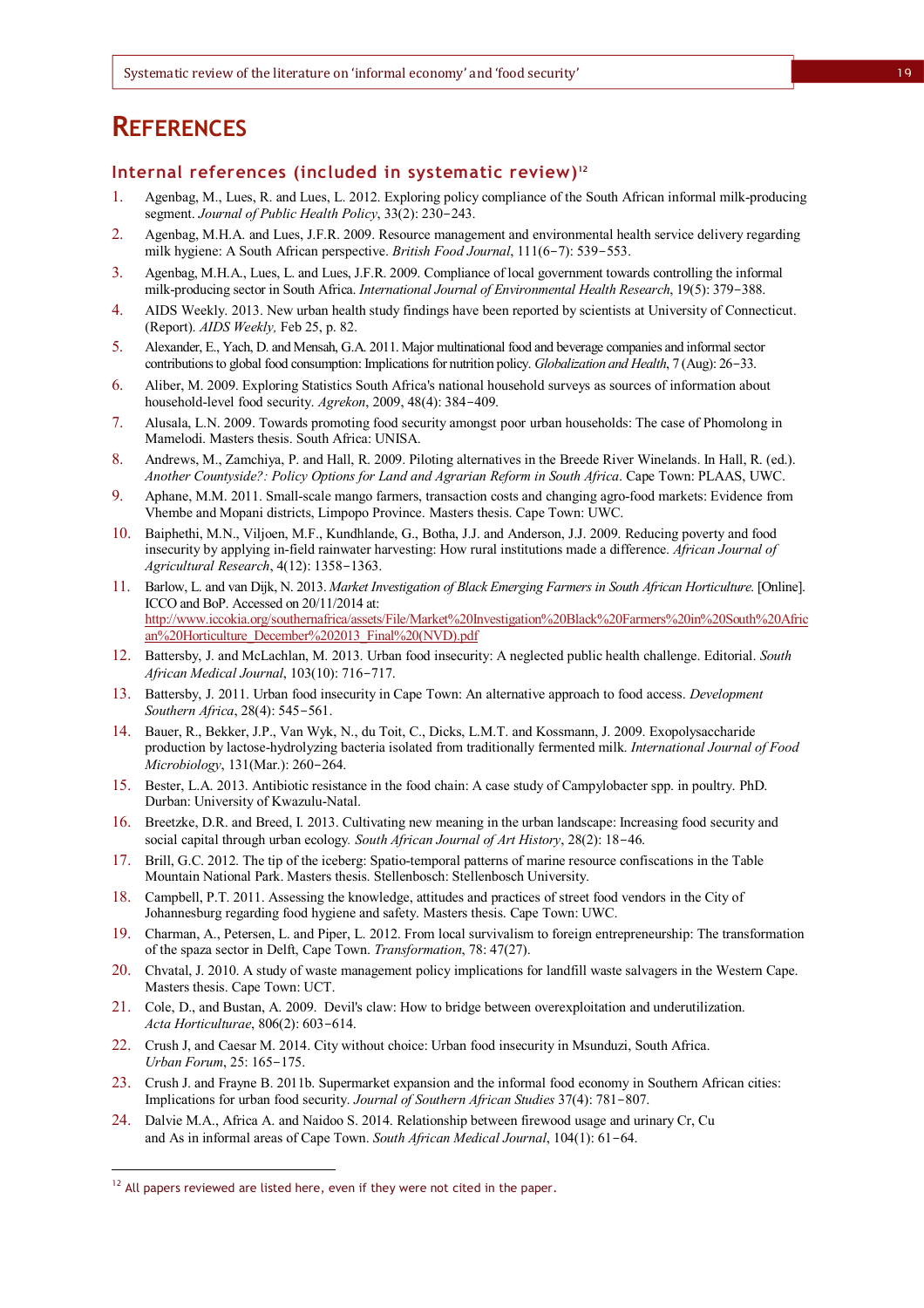- 25. Drimie, S., Germishuyse, T., Rademeyer, L. and Schwabe, C. 2009. Agricultural production in Greater Sekhukhune: the future for food security in a poverty node of South Africa? *Agrekon*, 48(3): 245-275.
- 26. Drimie, S., Faber, M., Vearey, J., and Nunez, L. 2013. Dietary diversity of formal and informal residents in Johannesburg, South Africa. *BMC Public Health*, 13(1): 911.
- 27. Du Preez, L. 2011. A study on the integration of potato markets in South Africa. Masters thesis. Free State: UFS.
- 28. Du Toit, A. and Neves, D. 2014. The government of poverty and the arts of survival: Mobile and recombinant strategies at the margins of the South African economy. *Journal of Peasant Studies,* 41(5): 833-853.
- 29. Du Toit, L. 2013. Socio-economic factors associated with mental health in Johannesburg. Masters thesis. Johannesburg: UJ.
- 30. Dugas, L.R., Carstens, M.A., Ebersole, K., Schoeller, D.A., Durazo-Arvizu, R.A., Lambert, E.V. and Luke, A. 2009. Energy expenditure in young adult urban informal settlement dwellers in South Africa. *European Journal of Clinical Nutrition*, 63(6): 805.
- 31. Dunn, S. 2010. Urban agriculture in Cape Town: An investigation into the history and impact of small-scale urban agriculture in the Cape Flats townships with a special focus on the social benefits of urban farming. Masters thesis. Cape Town: UCT.
- 32. Duvenage, S.S. 2010. Development of a food product concept formulation framework for low-income consumers in urbanised informal settlements in Gauteng South Africa. PhD thesis. Pretoria: University of Pretoria.
- 33. Duvenage, S.S., Schonfeldt, H.C. and Kruger, R. 2010. Food product attributes guiding purchasing choice of maize meal by low-income South African consumers*. Development Southern Africa*, 27(3): 309-31.
- 34. Faber, M., Oelofse, A., Van Jaarsveld, P.J., Wenhold, F.A.M. and Jansen Van Rensburg, W.S. 2010. African leafy vegetables consumed by households in the Limpopo and KwaZulu-Natal provinces in South Africa. *South African Journal of Clinical Nutrition*, 23(1): 30-8.
- 35. Feeley, A., Pettifor, J.M. and Norris, S.A. 2009. Fast-food consumption among 17-year-olds in the birth to twenty cohort. *South African Journal of Clinical Nutrition*, 22(3): 118-23.
- 36. Geyer, H., Schloms, B., du Plessis, D. and van Eden, A. 2011. Land quality, urban development and urban agriculture within the Cape Town urban edge. *Town and Regional Planning*, (59): 41-52.
- 37. Gibbs, A., Jewkes, R., Mbatha, N., Washington, L., and Willan, S. 2014. Jobs, food, taxis and journals: Complexities of implementing stepping stones and creating futures in urban informal settlements in South Africa. *African Journal of AIDS Research*, 13(2): 161-7.
- 38. Hara, M.M. and Backeberg, G.R. 2014. An institutional approach for developing South African inland freshwater fisheries for improved food security and rural livelihoods. *Water SA,* 40(2): 277-86.
- 39. Isaacs, M. 2013. Small-scale fisheries governance and understanding the snoek (Thyrsites atun) supply chain in the Ocean View fishing community, Western Cape, South Africa. *Ecology and Society*, 18(4): 17.
- 40. Jackson, A.L. 2010. The complex food system: A case study of soft vegetables produced in the Philippi Horticultural Area and the soft vegetables purchased at different links in the food system. Masters thesis. Cape Town: UCT.
- 41. Jordaan, F. 2014. Exploring household food security in the Viljoenskroon area. Masters thesis. North West Province: North West University.
- 42. Kalichman S.C., Watt M., Sikkema K., Skinner D. and Pieterse D. 2012. Food insufficiency, substance use, and sexual risks for HIV/AIDS in informal drinking establishments, Cape Town, South Africa. *Journal of Urban Health: Bulletin of the New York Academy of Medicine*, 89(6): 939-51.
- 43. Kamika, I., Mngqawa, P., Rheeder, J.P., Teffo, S.L. and Katerere, D.R. 2014. Mycological and aflatoxin contamination of peanuts sold at markets in Kinshasa, Democratic Republic of Congo, and Pretoria, South Africa. *Food Additives and Contaminants: Part B-Surveillance*, 7(2): 120-6.
- 44. Kleynhans, W. 2011. Detecting land-cover change using Modis time-series data. Unpublished PhD. Pretoria: University of Pretoria.
- 45. Köhly, N. 2010. An exploration of school-community links in enabling environmental learning through food growing: A cross-cultural study. Masters thesis. Grahamstown: Rhodes University.
- 46. Koornhof, H.E. 2014. A profile of children in the Avian Park and Zweletemba settlements in the Breede Valley local municipality of the Western Cape Province, South Africa. Masters thesis. Stellenbosch: Stellenbosch University.
- 47. Labadarios, D., Steyn, N.P., and Nel, J. 2011. How diverse is the diet of adult South Africans? *Nutrition Journal,* 10-33.
- 48. Leith, M. 2012. The perception of the self within the built environment and itsimpact on urban regeneration: Towards the design of a food market in the city of Durban. Masters thesis. Durban: University of Kwazulu-Natal.
- 49. Lethobeng, P.A.M. 2011. Statutory framework for land tenure reform in communal areas. Masters thesis. Potchefstroom: North West University.
- 50. Lewu F.B. and Assefa Y. 2009. Farmers' knowledge in the cropping systems of Northern Kwazulu-Natal, South Africa: Current challenges and solution for sustainable future food production. *African Journal of Agricultural Research*, 4(11): 1148-53.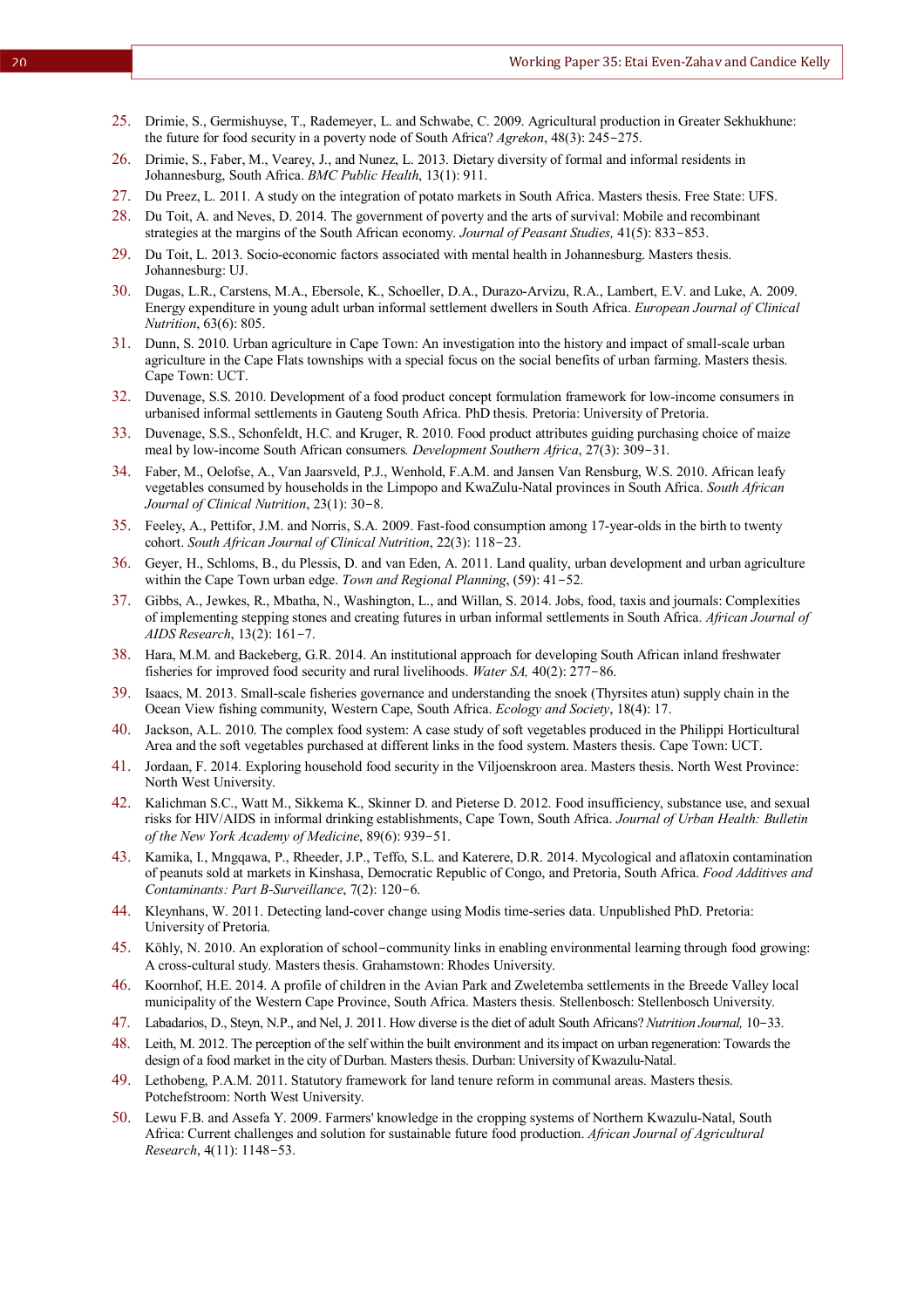- 51. Lues, J.F.R., Ikalafeng, B.K., Maharasoa, M., Shale K., Malebo, N.J. and Pool, E. 2011. Staphylococci and other selected microbiota associated with indigenous traditional beer. *African Journal of Microbiology Research*, 5(13): 1691-6.
- 52. Makanda, I., and Derera, J. 2011. Development of sorghum for bio-energy: A view from the stakeholders and priorities for breeding dual purpose varieties. *African Journal of Agricultural Research*, 6(19), 4477-86.
- 53. Mankoe, M.M. 2013. Impact of urban agriculture on poverty at informal settlements in Soweto, Gauteng Province. Masters thesis. Limpopo: UL.
- 54. McCrindle, C.M.E., Siegmund-Schultze, M., Heeb, A.W., Zárate, A.V. and Ramrajh, S. 2013. Improving food security and safety through use of edible by-products from wild game. *Environment, Development and Sustainability,* 15(5): 1245–57.
- 55. Meyer, D.F. 2013. An exploration of revitalization strategies for rural areas: The case of the Northern Free State. Unpublished PhD. Potchefstroom North West University.
- 56. Mollat, M.C. 2014. Ecological food sense: Connections between food waste flows and food production in Enkanini Informal Settlement, Stellenbosch. Masters thesis. Stellenbosch: Stellenbosch University.
- 57. Mthombeni, D.L. 2013. Impact of vegetable sales on household income of hawkers in the Limpopo province of South Africa. Masters thesis. Pretoria: UNISA.
- 58. Mudombi, C.R. 2010. An ex-ante economic evaluation of genetically modified cassava in South Africa. Masters thesis. Pretoria: University of Pretoria.
- 59. Naidoo, S., Africa, A. and Dalvie, M.A. 2013. Exposure to CCA-treated wood amongst food caterers and residents in informal areas of Cape Town. *South African Journal of Science*, 109(7-8): 1-7.
- 60. Napier C.E. and Hlambelo N. 2014. Contribution of school lunchboxes to the daily food intake of adolescent girls in Durban. *South African Journal of Child Health*, 8(2):59-65.
- 61. Napier, C., Oldewage-Theron, W. and Kearney, J. 2009. Comparison of three school feeding strategies for primary school children in an informal settlement in Gauteng, South Africa. *Health SA Gesondheid,* 14(1): 96-8.
- 62. Ndokweni, M.F. 2012. Informality and urban agricultural participation in KwaZulu-Natal: 1993-2004. Unpublished doctoral thesis. Durban University of Kwazulu-Natal.
- 63. Nishimwe-Niyimbanira, R. 2013. The relationship between gender and poverty in a South African township. Masters thesis. Potschefstroom: North West University.
- 64. Nyathela, T. 2009. Impact of a school feeding programme on nutritional status of primary school children in Orange Farm. Masters thesis. Vanderbijlpark: Vaal University of Technology.
- 65. Odendaal, N.D. 2010. Investigating indigenous stone play as a projection medium in child psychological assessment. Masters thesis. Pretoria: University of Pretoria.
- 66. Oldewage-Theron, W. and Slabbert, T. J. 2010. Depth of poverty in an informal settlement in the Vaal region, South Africa. *Health SA Gesondheid,* 15(1).
- 67. Oldewage-Theron, W. and Kruger, R. 2011. Dietary diversity and adequacy of women caregivers in a peri-urban informal settlement in South Africa. *Nutrition*, 27(4): 420–427.
- 68. Oldewage-Theron, W., Napier, C. and Egal, A. 2011. Dietary fat intake and nutritional status indicators of primary school children in a low-income informal settlement in the Vaal region: Original research. *South African Journal of Clinical Nutrition*, 24(2): 99-104.
- 69. Onyango, C.L. 2010. Urban-urban and peri-urban agriculture as a poverty alleviation strategy among low income households: The case of Orange Farm, South Johannesburg. Masters thesis. Pretoria: UNISA.
- 70. Pereira, C.J. 2014. Understanding fruit and vegetable consumption: A qualitative investigation in the Mitchells Plain sub-district of Cape Town. Masters thesis. Stellenbosch: Stellenbosch University.
- 71. Pillay, V. 2011. Evaluation of the impact of the integrated food and nutrition programme in Kungwini. Unpublished PhD. Pretoria: University of Pretoria.
- 72. Pretorius, S. and Sliwa, K. 2011. Perspectives and perceptions on the consumption of a healthy diet in Soweto, an urban African community in South Africa. *SA Heart,* 8(3): 178-183.
- 73. Qekwana N.D. and Oguttu J.W. 2014. Assessment of food safety risks associated with preslaughter activities during the traditional slaughter of goats in Gauteng, South Africa. *Journal of Food Protection,* 77(6): 1031-1037.
- 74. Qekwana, D.N. 2012. Occupational health and food safety risks associated with traditional slaughter practices of goats in Gauteng, South Africa. Masters thesis. Pretoria: University of Pretoria.
- 75. Rodda N., Salukazana L., Jackson S.A.F. and Smith M.T. 2011a. Use of domestic grey water for small-scale irrigation of food crops: Effects on plants and soil*. Physics and Chemistry of the Earth*, 36(14-15): 1051-1062.
- 76. Rodda, N., Carden, K., Armitage, N. and Du Plessis, H.M. 2011b. Development of guidance for sustainable irrigation use of grey water in gardens and small-scale agriculture in South Africa. *Water SA*, 37(5): 727-737.
- 77. Roos, J.A., Ruthven, G.A., Lombard, M.J. and McLachlan, M.H. 2013. Food availability and accessibility in the local food distribution system of a low-income, urban community in Worcester, in the Western Cape Province. *South African Journal of Clinical Nutrition*, 26(4): 194-200.
- 78. Samuel, F.O., Egal, A.A., Oldewage-Theron, W.H., Napier, C.E. and Venter, C.S. 2010. Prevalence of zinc deficiency among primary school children in a poor peri-urban informal settlement in South Africa. *Health SA Gesondheid,* 15(1).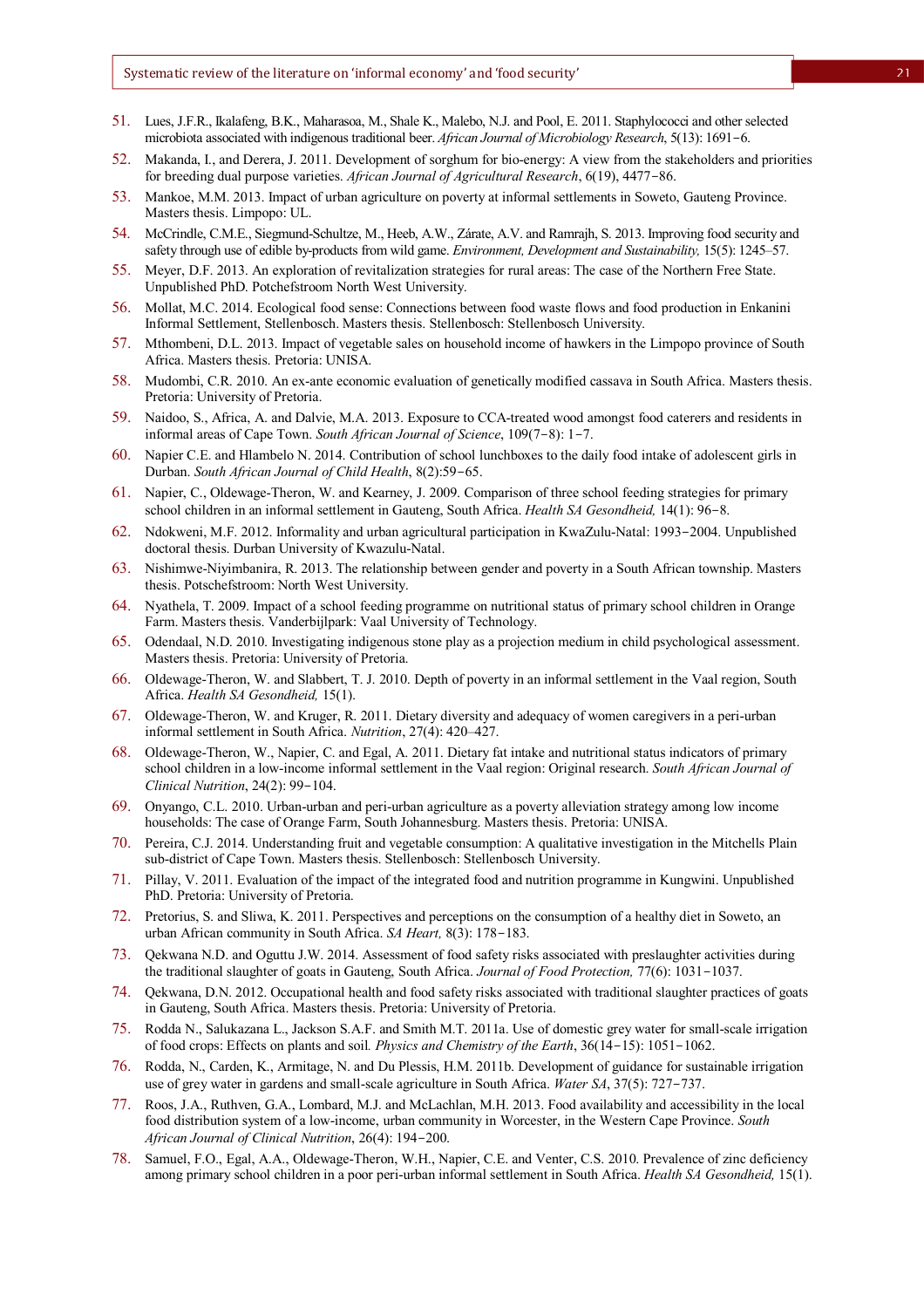- 79. Selepe, B.M. 2010. The impact of home gardens on dietary diversity, nutrient intake and nutritional status of preschool children in a home garden project in Eatonside, the Vaal triangle, Johannesburg, South Africa. PhD Thesis. KwaZulu-Natal: University of Zululand.
- 80. Selepe, M. and Hendricks, S. 2014. The impact of home gardens on pre-schoolers nutrition in Eatonside in the Vaal Triangle, South Africa. *African Journal of Hospitality, Tourism and Leisure*, 3(2):1-14.
- 81. Senoelo, S. J. 2011. Development of nutrition education programme for HIV/AIDS affected orphans in peri-urban informal settlement. Masters thesis. Vanderbijlpark: Vaal University of Technology.
- 82. Shackleton, C., Paumgarten, F., Mthembu, T., Ernst, L., Pasquini, M. and Pichop, G. 2010. Production of and trade in African indigenous vegetables in the urban and peri-urban areas of Durban, South Africa. *Development Southern Africa*, 27(3), 291-308.
- 83. Shanyengange, M.E.T. 2009. Assessing the contribution of interim relief measures to food security and income of small-scale fishers of Ocean View, Western Cape. Masters thesis. Cape Town: UCT.
- 84. Steyn, N.P. and Labadarios, D. 2011. Street foods and fast foods: How much do South Africans of different ethnic groups consume? *Ethnicity and Disease,* 21(4): 462-466.
- 85. Steyn, N.P., Labadarios, D. and Nel, J.H. 2011. Factors which influence the consumption of street foods and fast foods in South Africa: A national survey. *Nutrition Journal,* 10(1): 104.
- 86. Taylor, S. J. 2013. The 2008 Food Summit: A political response to the food price crisis in Gauteng province, South Africa. *Development Southern Africa*, 30(6): 760–770.
- 87. Tembo, R. 2009. The implementation of two garden projects within a community gardening programme: Successes and challenges. Masters thesis. Cape Town: UCT.
- 88. Thom, A. and Conradie, B. 2013. Urban agriculture's enterprise potential: exploring vegetable box schemes in Cape Town. *Agrekon,* 52(1): 64-86.
- 89. Van Heerden, K. 2014. The empty-belly nation. *Finweek*, 6–8.
- 90. Vearey, J., Palmary, I.,Thomas, L., Nunez, L. and Drimie, S. 2010. Urban health in Johannesburg: The importance of place in understanding intra-urban inequalities in a context of migration and HIV. *Health and Place*, 16(4): 694-9.
- 91. Von der Heyde, V. 2014. Towards a sustainable incremental waste management system in Enkanini: A transdisciplinary case study. Masters thesis. Stellenbosch: Stellenbosch University.
- 92. Vorster, H. J., Van Rensburg, W. S. J., Stevens, J. B. and Steyn, G. J. 2009. The role of traditional leafy vegetables in the food security of rural households in South Africa. *Acta Hort.* (ISHS) 806: 23-28. Arusha, Tanzania. 31 January.
- 93. Warshawsky, D.N. 2013. Measuring the size, scope, and location of civil society organizations in johannesburg's food system. *The Professional Geographer*, 65(4): 594-611.

#### **\* External references (sourced outside systematic review)**

- 94. Alcock, R. 2009. Speaking food: A discourse analytic study of food security. *Working Paper* No. 07-09. Bristol: University of Bristol.<sup>\*</sup>
- 95. Barrett, C.B. 2010. Measuring food insecurity. *Science*, 327: 825-828.\*
- 96. Battersby, J. 2012. Urban food security and the urban food policy gap. Paper presented at *Strategies to Overcome Poverty and Inequality: 'Towards Carnegie III'* conference. 3-7 Sep. Cape Town.<sup>\*</sup>
- 97. Biró, G., Hulshof, K.F.A.M., Ovesen, L. and Amorim Cruz, J.A. 2002. Selection of methodology to assess food intake. *European Journal of Clinical Nutrition* 56(2): 25–32.\*
- 98. Candel, J.J.L. 2014. Food security governance: A systematic literature review. *Food Security* 6(4): 585-601.\*
- 99. Coates, J. 2013. Build it back better: Deconstructing food security for improved measurement and action. *Global Food Security* 2(3): 188-194.\*
- 100. Crush, S.J. and Frayne, G.B. 2011a. Urban food insecurity and the new international food security agenda. *Development Southern Africa*, 28(4): 527-544.\*
- 101. De Wet, T., Patel, L., Korth, M., and Forrester, C. 2008*. Johannesburg Poverty and Livelihoods Study*. Johannesburg: Centre for Social Development in Africa, UJ. \*
- 102. Even-Zahav, E. 2014. FoodLab Literature overview: Exploring issues around food security in informal urban communities. (Unpublished). Report prepared for the Africa Centre. Cape Town: South Africa.<sup>\*</sup>
- 103. Faber, M. and Wenhold, F. 2007. Nutrition in contemporary South Africa. *Water SA* 33(3): 393-400.\*
- 104. Frayne, B., Battersby-Lennard, J., Fincham, R., and Haysom, G. 2009. Urban food security in South Africa: Case study of Cape Town, Msunduzi and Johannesburg. *DBSA, Development Planning Division Working Paper Series* No. 15. South Africa, Midrand: DBSA.\*
- 105. Gough, D., Oliver. S. and Thomas, J. 2012. *An Introduction to Systematic Reviews*. London: Sage.\*
- 106. Green, B.N., Johnson, C.D. and Adams, A. 2006. Writing narrative literature reviews for peer-reviewed journals: Secrets of the trade. *Journal of Chiropractic Medicine*, 5(3): 101-117.\*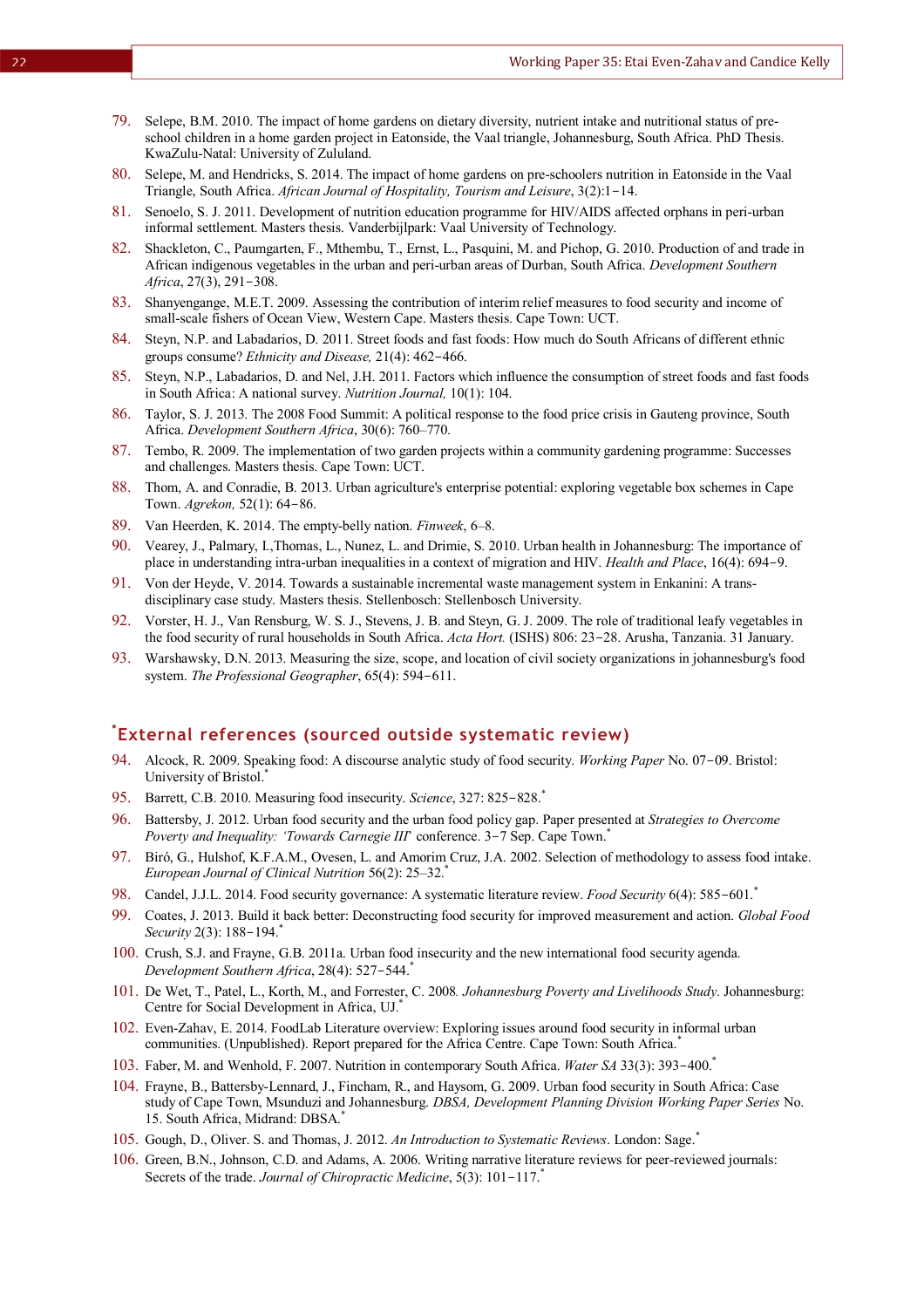- 107. Ingram, J. 2011. A food systems approach to researching food security and its interactions with global environmental change. *Food Security*, 3: 417-431.\*
- 108. Ligthelm, A.A. 2006. Size estimate of the informal sector in South Africa. *Southern African Business Review*, 10(2): 32-52.\*
- 109. Littell, J.H., Corcoran, J. and Pillai, V. 2008. *Systematic Reviews and Meta-Analysis*. New York: Oxford.\*
- 110. Maes, W. and Verbist, B. 2012. Increasing the sustainability of household cooking in developing countries: policy implications. *Renewable and Sustainable Energy Reviews*, 16(6): 4204-4221.\*
- 111. Maxwell, J.A. 2012. *Qualitative Research Design: An Interactive Approach*. 3rd ed. Thousand Oaks CA: Sage. \*
- 112. Methvin T. 2015. Everyday African Urbanism: Food Security Lab. Research report compiled by the Africa Centre. [Online]. Accessed on 26 Oct 2015 at: https://drive.google.com/open?id=0B0W8gX6Kw188LWFONlBac1F1UEU\*
- 113. Mouton, J. 2001. *How to Succeed In Your Master's and Doctoral Studies: A South African Guide and Resource Book*. Pretoria: van Schaik.\*
- 114. Naicker, N., Mathee, A., and Teare, J. 2015. Food insecurity in households in informal settlements in urban South Africa. *South African Medical Journal*, 105(4): 268-270.\*
- 115. Petticrew, M. and Roberts, H. 2008. (2nd ed). *Systematic Reviews in the Social Sciences: A Practical Guide*. Oxford: Blackwell Publishing Ltd.<sup>\*</sup>
- 116. PubMed. 2013a. *Building Blocks*. [Online]. Accessed on 22 Oct 2014 at: http://www.nlm.nih.gov/bsd/disted/pubmedtutorial/020\_340.html\*
- 117. PubMed. 2013b. *Introduction to Boolean Logic*. [Online]. Accessed on 22 Oct 2014 at: http://www.nlm.nih.gov/bsd/disted/pubmedtutorial/020\_350.html\*
- 118. Rudolph, M., Kroll, F., Ruysenaar, S. and Dlamini, T. 2012. The state of food insecurity in Johannesburg. *Urban Food Security Series* No. 12. Cape Town: AFSUN.\*
- 119. Shisana, O., Labadarios, D., Rehle, T., Simbayi, L., Zuma, K., Dhansay, A., Reddy, P., et al. 2013. *South African National Health and Nutrition Examination Survey* (SANHANES-1). Cape Town: HSRC Press.\*
- 120. Stellenbosch University Library and Information Service (SUN Search). n.d. Bibliometrics and citation analysis. [Online]. Accessed on 15 October 2015 at: http://libguides.sun.ac.za/content.php?pid=324534&sid=2692028\*
- 121. Strydom, H. 2014. Conversation with Even-Zahav. 24 March.\*
- 122. Thomas, J. and Harden, A. 2008. Methods for the thematic synthesis of qualitative research in systematic reviews. [Online]. *BMC Medical Research Methodology* 8(45). Accessed on 20 December 2014 at: http://www.biomedcentral.com/content/pdf/1471-2288-8-45.pdf\*
- 123. Tversky, A. and Kahneman, D. 1974. Judgement under uncertainty: Heuristics and biases. *Science*, 185(4157): 1124-1131.\*
- 124. UNDESA. 2014. *World Urbanization Prospects: The 2014 Revision*, Highlights [Online]. Accessed on 3 Feb 2015 at: http://esa.un.org/unpd/wup/Highlights/WUP2014-Highlights.pdf\*
- 125. Vink, N. 2012. Food security and African agriculture. *South African Journal of International Affairs*, 19(2): 157-177.\*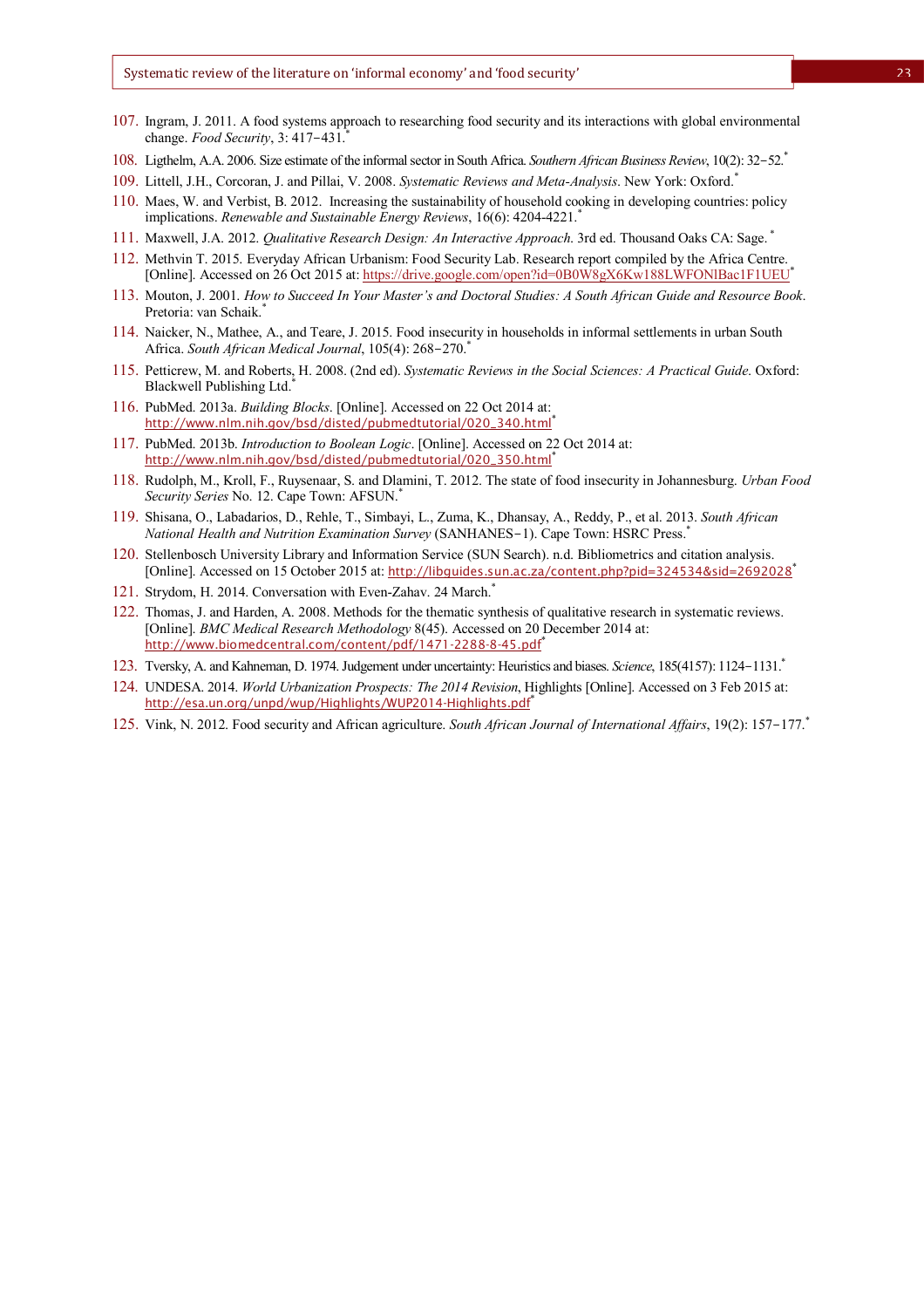## **APPENDIX A: PAPERS FOCUSSED ON FOOD SAFETY ASPECTS OF INFORMAL FOOD**

| Authors                                                                         | Year | <b>Title</b>                                                                                                                                     | <b>Publication type</b>                                                                 | Food safety findings related to informality                                                                                                                                                                                                                                                                                                                                                                                                                                                                                                                                                                |  |  |  |
|---------------------------------------------------------------------------------|------|--------------------------------------------------------------------------------------------------------------------------------------------------|-----------------------------------------------------------------------------------------|------------------------------------------------------------------------------------------------------------------------------------------------------------------------------------------------------------------------------------------------------------------------------------------------------------------------------------------------------------------------------------------------------------------------------------------------------------------------------------------------------------------------------------------------------------------------------------------------------------|--|--|--|
| <b>PAPERS WITH FOOD SAFETY FOCUS</b>                                            |      |                                                                                                                                                  |                                                                                         |                                                                                                                                                                                                                                                                                                                                                                                                                                                                                                                                                                                                            |  |  |  |
| Agenbag M., Lues R. &<br>Lues L.                                                | 2012 | Exploring policy compliance of the South African<br>informal milk-producing segment                                                              | Journal of Public<br>Health Policy, 33(2):<br>230-243.                                  | Seems to be based on same survey as the one below, but focuses here on<br>explaining that milk producers should all have a certificate of compliance,<br>and that selling raw milk is illegal unless the Municipality has special<br>dispensation to allow it from Ministry of Health. This is only granted when<br>the Municipality can show they can control the producers. Extent of raw milk<br>produced and sold by informal sector is not known, but expected to be quite<br>large. Again, no actual figures or descriptions of the hygiene and safety<br>standards of SA's informal milk producers. |  |  |  |
| Agenbag, M. & Lues, J.F.                                                        | 2009 | Resource management and environmental<br>health service delivery regarding milk hygiene:<br>A South African perspective                          | <b>British Food Journal,</b><br>111(6-7): 539-553.                                      | Interviewed Municipal Health Service managers across the country<br>and determined that they were not adequately performing inspections<br>of informal milk-producers. No mention made that safety of milk from<br>these informal producers has been found to be unsafe though, and no<br>reference to the hygiene and safety standards of the producers.                                                                                                                                                                                                                                                  |  |  |  |
| Agenbag, M., Lues, L. &<br>Lues, J.F.R.                                         | 2009 | Compliance of local government towards<br>controlling the informal milk-producing sector<br>in South Africa                                      | <b>International Journal</b><br>of Environmental<br>Health Research,<br>19(5): 379-388. | Very similar to the above paper, based on same data. In this version,<br>they mention "a number of surveys" that have raised concern about<br>health and safety aspects of milk production in the country. However,<br>no statistics given or further explanation on how the informal milk<br>producers are actually unsafe.                                                                                                                                                                                                                                                                               |  |  |  |
| Bauer R., Bekker J.P.,<br>Wyk N.v., du Toit C.,<br>Dicks L.M.T.<br>&Kossmann J. | 2009 | Exopolysaccharide production by lactose-<br>hydrolyzing bacteria isolated from traditionally<br>fermented milk                                   | <b>International Journal</b><br>of Food Microbiology,<br>131(Mar): 260-264.             | No real comment on the safety (or not) of fermented milk from<br>informal milk producers in Stellenbosch.                                                                                                                                                                                                                                                                                                                                                                                                                                                                                                  |  |  |  |
| Dalvie M.A., Africa A. &<br>Naidoo S.                                           | 2014 | Relationship between firewood usage and urinary<br>Cr, Cu and As in informal areas of Cape Town                                                  | South African Medical<br>Journal, 104(1): 61-64.                                        | Used same data as Naidoo et al. (2013). No significant difference between<br>toxicity levels of informal street vendors and residents, despite street<br>vendors' exposure to wood for longer periods of time each day.                                                                                                                                                                                                                                                                                                                                                                                    |  |  |  |
| Naidoo S., Africa A. &<br>Dalvie M.A.                                           | 2013 | Exposure to CCA-treated wood amongst food caterers<br>and residents in informal areas of Cape Town                                               | South African Journal of<br>Science, 109(7-8): 1-7.                                     | Used same data as Dalvie, Africa and Naidoo (2014). Findings<br>essentially the same.                                                                                                                                                                                                                                                                                                                                                                                                                                                                                                                      |  |  |  |
| Qekwana N.D. & Oguttu J.W.                                                      | 2014 | Assessment of food safety risks associated with<br>preslaughter activities during the traditional<br>slaughter of goats in Gauteng, South Africa | Journal of Food<br>Protection, 77(6): 1031-<br>1037.                                    | Despite finding preslaughter activities were fairly good, the paper<br>focussed on the lack of scientific pre-purchase inspections, poor<br>transport standards, and the lack of animal health certificates and<br>awareness regarding importance thereof. For e.g. 70% of goats were<br>traceable, 30% (mostly from speculators) untraceable. Suggests<br>animal health certificates must be required by law and legislation to be<br>reviewed to address issues raised in study.                                                                                                                         |  |  |  |